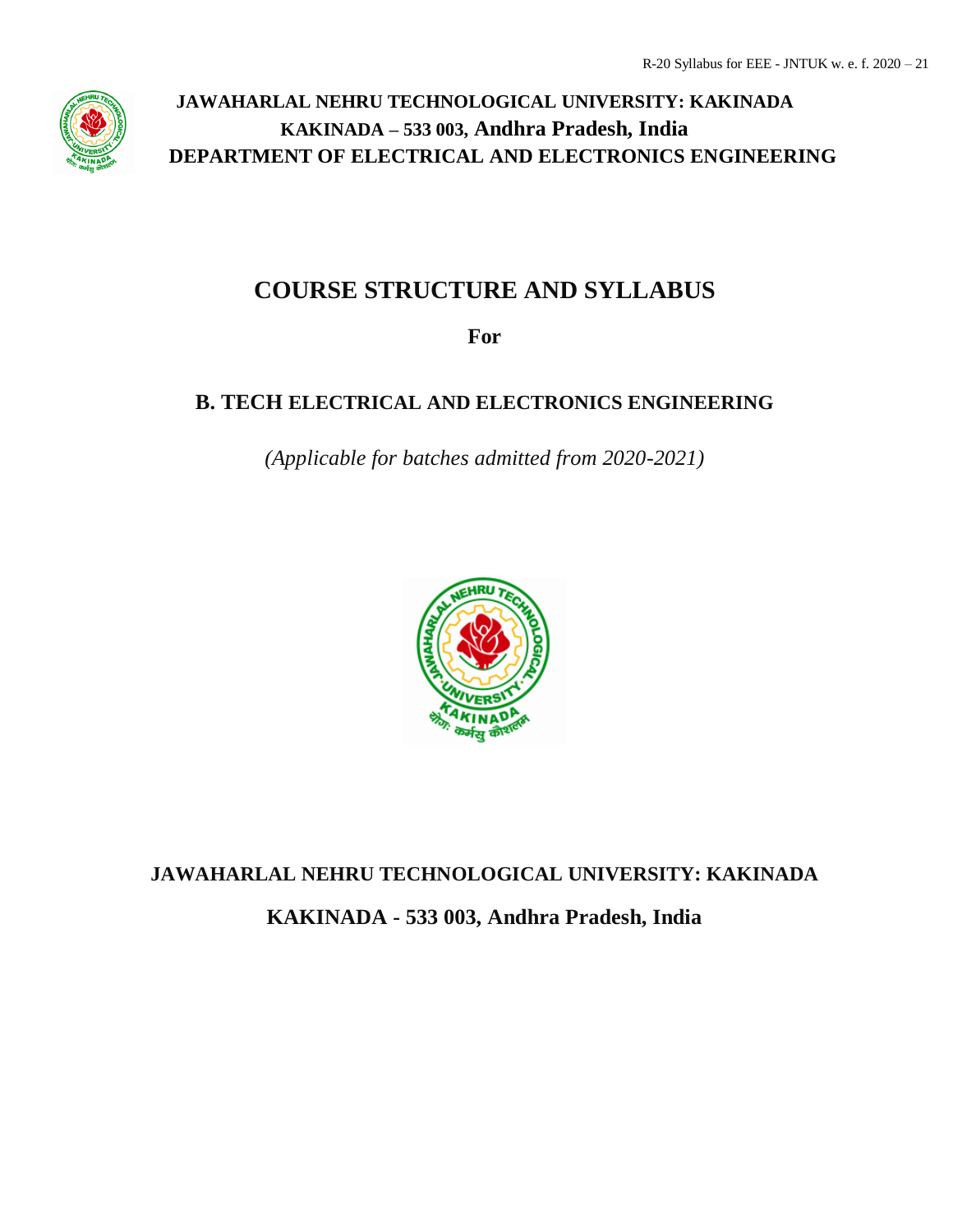

## **I Year – I SEMESTER**

| Sl.            | Course            | <b>Subjects</b>                             |                | Т              | P              | <b>Credi</b> |
|----------------|-------------------|---------------------------------------------|----------------|----------------|----------------|--------------|
| N <sub>0</sub> | <b>Components</b> |                                             |                |                |                | ts           |
|                | <b>HSMC</b>       | Communicative English                       | 3              | $\overline{0}$ | $\overline{0}$ | 3            |
| 2              | BSC               | Mathematics-I                               | 3              | $\overline{0}$ | $\Omega$       | 3            |
|                |                   | (Calculus and Differential Equations)       |                |                |                |              |
| 3              | <b>BSC</b>        | Mathematics-II                              | 3              | $\Omega$       | $\Omega$       | 3            |
|                |                   | (Linear Algebra and Numerical Methods)      |                |                |                |              |
| $\overline{4}$ | <b>ESC</b>        | Programming for Problem Solving Using C     | 3              | $\Omega$       | $\Omega$       | 3            |
| 5              | <b>ESC</b>        | Engineering Drawing & Design                |                | $\Omega$       | 4              | 3            |
| 6              | <b>HSMC</b>       | Communicative English Lab                   | $\overline{0}$ | $\overline{0}$ | 3              | 1.5          |
|                | <b>BSC</b>        | <b>Electrical Engineering Workshop</b>      | $\theta$       |                | 3              | 1.5          |
| 8              | <b>ESC</b>        | Programming for Problem Solving Using C Lab | $\theta$       | $\overline{0}$ | 3              | 1.5          |
|                |                   | <b>Total Credits</b>                        |                |                |                | 19.5         |

| Sl.            | <b>Course</b>     | <b>Subjects</b>                                   | L              |                | ${\bf P}$      | <b>Credi</b>   |
|----------------|-------------------|---------------------------------------------------|----------------|----------------|----------------|----------------|
| N <sub>0</sub> | <b>Components</b> |                                                   |                |                |                | ts             |
|                | <b>BSC</b>        | Mathematics-III                                   | $\mathfrak{Z}$ | $\overline{0}$ | $\theta$       | 3              |
|                |                   | (Vector Calculus, Transforms and PDE)             |                |                |                |                |
| $\overline{2}$ | <b>BSC</b>        | <b>Applied Physics</b>                            | 3              | $\overline{0}$ | $\theta$       | 3              |
| 3              | <b>ESC</b>        | Data Structures Through C                         | 3              | $\theta$       | $\Omega$       | 3              |
| $\overline{4}$ | <b>ESC</b>        | Electrical Circuit Analysis -I                    | 3              | $\overline{0}$ | $\theta$       | 3              |
| 5              | <b>ESC</b>        | <b>Basic Civil and Mechanical Engineering</b>     | $\overline{3}$ | $\Omega$       | $\Omega$       | 3              |
| 6              | <b>BSC</b>        | <b>Applied Physics Lab</b>                        | $\overline{0}$ | $\Omega$       | 3              | 1.5            |
| 7              | <b>ESC</b>        | <b>Basic Civil and Mechanical Engineering Lab</b> | $\overline{0}$ | $\overline{0}$ | 3              | 1.5            |
| 8              | <b>ESC</b>        | Data Structures through C Lab                     | $\overline{0}$ | $\overline{0}$ | 3              | 1.5            |
| 9              | Mandatory         | <b>Constitution of India</b>                      | $\overline{2}$ | $\theta$       | $\overline{0}$ | $\overline{0}$ |
|                | Course            |                                                   |                |                |                |                |
|                |                   | <b>Total Credits</b>                              |                |                | 19.5           |                |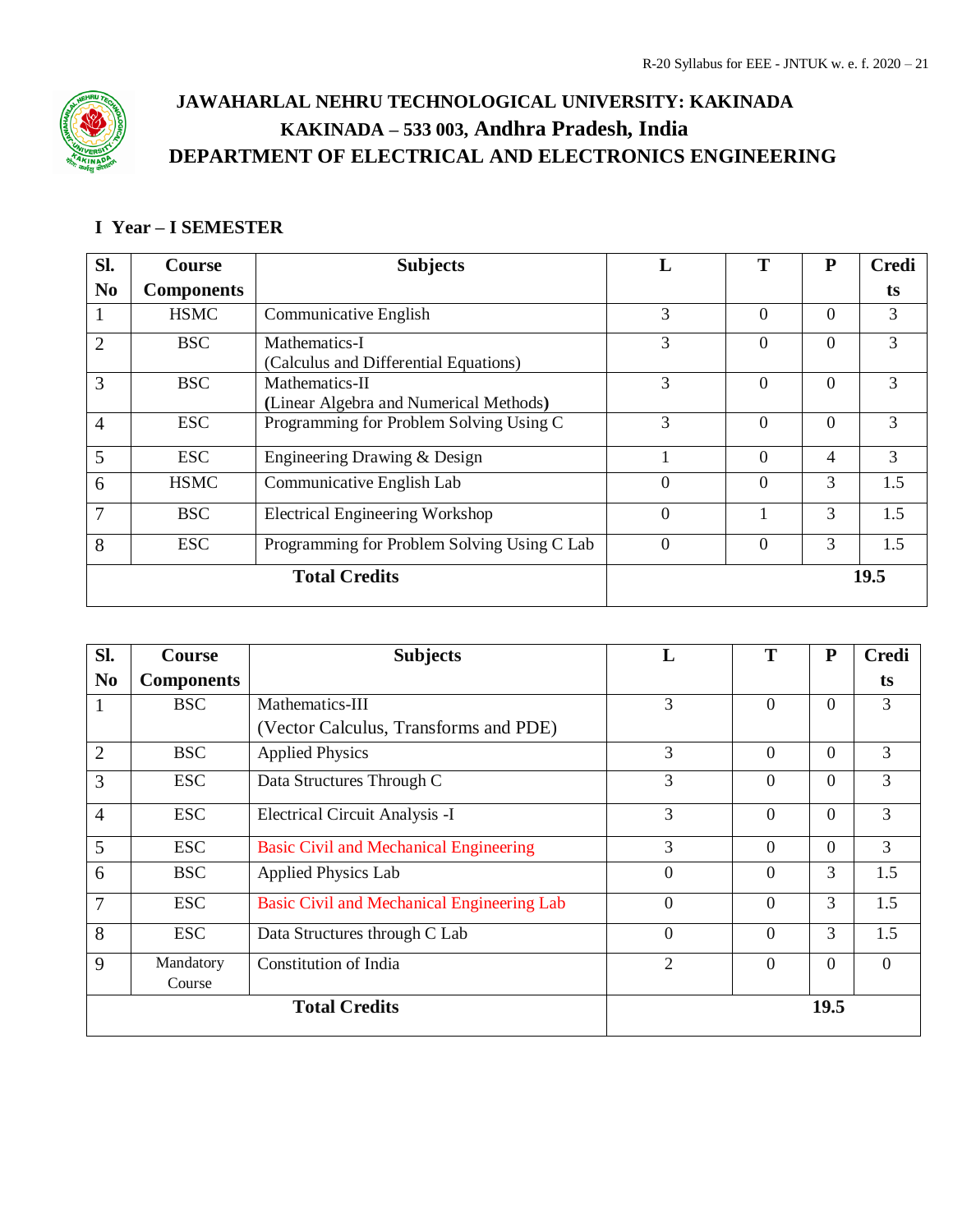

| I Year I Semester |                              | m | m |  |
|-------------------|------------------------------|---|---|--|
|                   |                              |   |   |  |
|                   | <b>COMMUNICATIVE ENGLISH</b> |   |   |  |

## **Introduction**

The course is designed to train students in receptive (listening and reading) as well as productive and interactive (speaking and writing) skills by incorporating a comprehensive, coherent and integrated approach that improves the learners' ability to effectively use English language in academic/ workplace contexts. The shift is from *learning about the language* to *using the language*. On successful completion of the compulsory English language course/s in B.Tech., learners would be confident of appearing for international language qualification/proficiency tests such as IELTS, TOEFL, or BEC, besides being able to express themselves clearly in speech and competently handle the writing tasks and verbal ability component of campus placement tests. Activity based teaching-learning methods would be adopted to ensure that learners would engage in actual use of language both in the classroom and laboratory sessions.

## **Course Objectives**

- $\triangleright$  Facilitate effective listening skills for better comprehension of academic lectures and English spoken by native speakers
- $\triangleright$  Focus on appropriate reading strategies for comprehension of various academic texts and authentic materials
- $\blacktriangleright$  Help improve speaking skills through participation in activities such as role plays, discussions and structured talks/oral presentations
- $\triangleright$  Impart effective strategies for good writing and demonstrate the same in summarizing, writing well organized essays, record and report useful information
- $\triangleright$  Provide knowledge of grammatical structures and vocabulary and encourage their appropriate use in speech and writing

## **Learning Outcomes**

At the end of the module, the learners will be able to

- $\triangleright$  understand social or transactional dialogues spoken by native speakers of English and identify the context, topic, and pieces of specific information
- $\triangleright$  ask and answer general questions on familiar topics and introduce oneself/others
- $\triangleright$  employ suitable strategies for skimming and scanning to get the general idea of a text and locate specific information
- $\triangleright$  recognize paragraph structure and be able to match beginnings/endings/headings with paragraphs
- $\triangleright$  form sentences using proper grammatical structures and correct word forms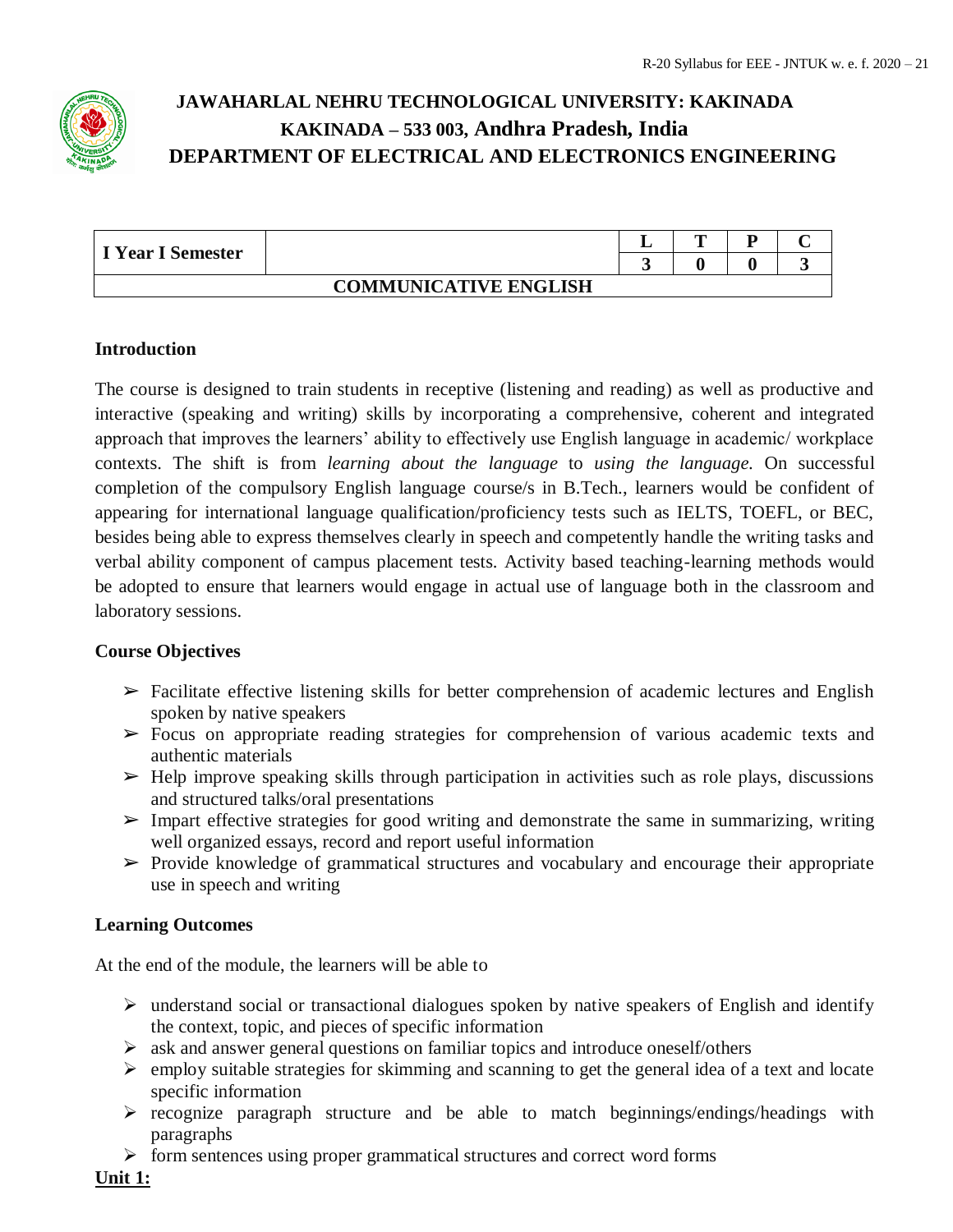

**Lesson-1: A Drawer full of happiness** from "**Infotech English**", Maruthi Publications

**Lesson-2: Deliverance by Premchand** from "**The Individual Society",** Pearson Publications. (Nondetailed)

**Listening:** Listening to short audio texts and identifying the topic. Listening to prose, prose and conversation.

**Speaking:** Asking and answering general questions on familiar topics such as home, family, work, studies and interests. Self introductions and introducing others.

**Reading:** Skimming text to get the main idea. Scanning to look for specific pieces of information.

**Reading for Writing:** Paragraph writing (specific topics) using suitable cohesive devices; linkers, sign posts and transition signals; mechanics of writing - punctuation, capital letters.

**Vocabulary:** Technical vocabulary from across technical branches (20) GRE Vocabulary (20) (Antonyms and Synonyms, Word applications) Verbal reasoning and sequencing of words.

**Grammar:** Content words and function words; word forms: verbs, nouns, adjectives and adverbs; nouns: countables and uncountables; singular and plural basic sentence structures; simple question form - wh-questions; word order in sentences.

**Pronunciation**: Vowels, Consonants, Plural markers and their realizations

## **Unit 2:**

**Lesson-1: Nehru's letter to his daughter Indira on her birthday** from "**Infotech English**", Maruthi Publications

**Lesson-2: Bosom Friend by Hira Bansode** from "**The Individual Society",** Pearson Publications.(Non-detailed)

**Listening:** Answering a series of questions about main idea and supporting ideas after listening to audio texts, both in speaking and writing.

**Speaking:** Discussion in pairs/ small groups on specific topics followed by short structured talks. Functional English: Greetings and leave takings.

**Reading**: Identifying sequence of ideas; recognizing verbal techniques that help to link the ideas in a paragraph together.

**Reading for Writing**: Summarizing - identifying main idea/s and rephrasing what is read; avoiding redundancies and repetitions.

**Vocabulary**: Technical vocabulary from across technical branches (20 words). GRE Vocabulary Analogies (20 words) (Antonyms and Synonyms, Word applications)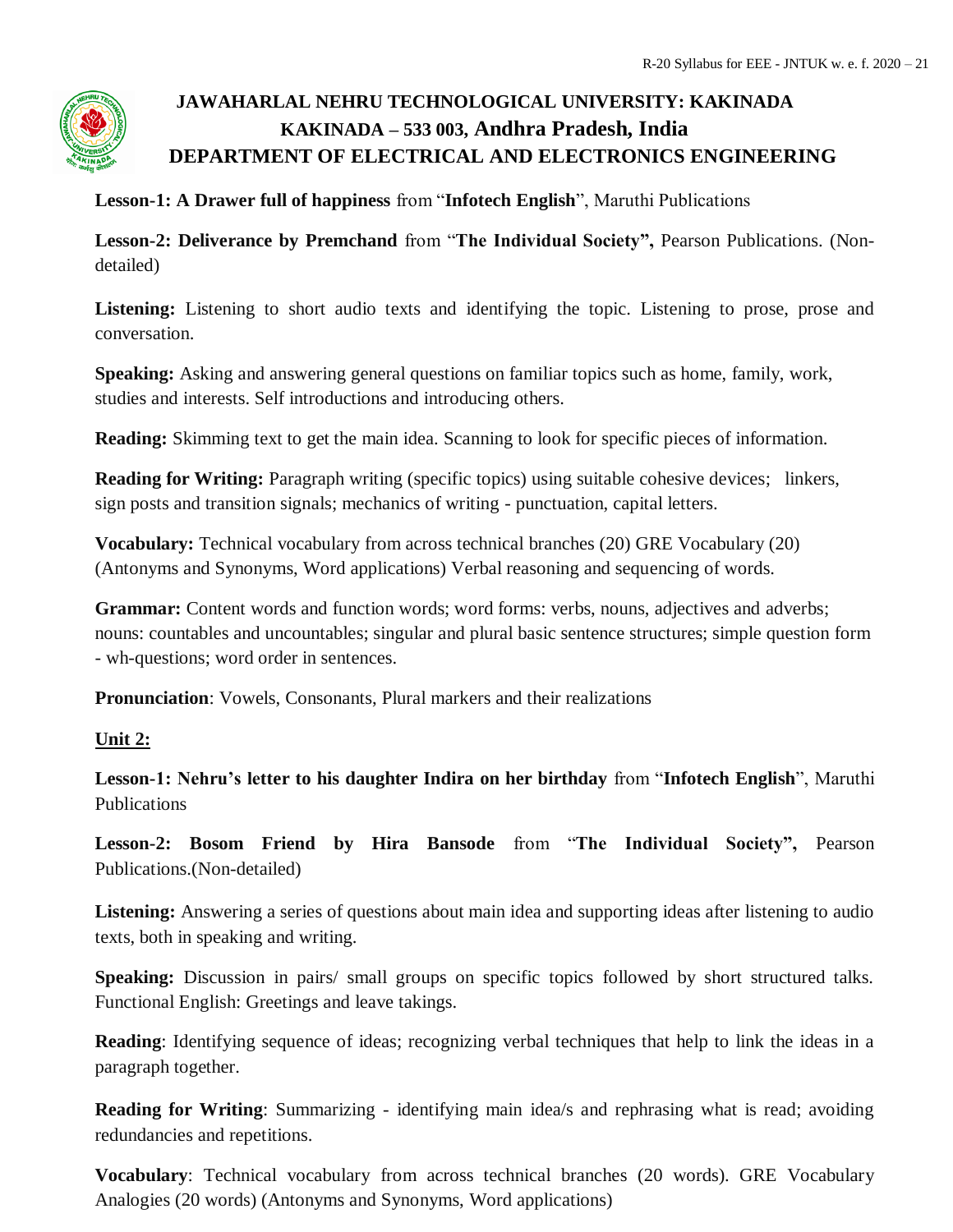

**Grammar**: Use of articles and zero article; prepositions.

**Pronunciation**: Past tense markers, word stress-di-syllabic words

**Unit 3:**

**Lesson-1: Stephen Hawking-Positivity 'Benchmark'** from "**Infotech English**", Maruthi Publications

**Lesson-2: Shakespeare's Sister by Virginia Woolf** from "**The Individual Society",** Pearson Publications.(Non-detailed**)**

**Listening:** Listening for global comprehension and summarizing what is listened to, both in speaking and writing.

**Speaking:** Discussing specific topics in pairs or small groups and reporting what is discussed. Functional English: Complaining and Apologizing.

**Reading**: Reading a text in detail by making basic inferences - recognizing and interpreting specific context clues; strategies to use text clues for comprehension. Critical reading.

**Reading for Writing**: Summarizing - identifying main idea/s and rephrasing what is read; avoiding redundancies and repetitions. Letter writing-types, format and principles of letter writing. E-mail etiquette, Writing CV's.

**Vocabulary**: Technical vocabulary from across technical branches (20 words). GRE Vocabulary (20 words) (Antonyms and Synonyms, Word applications) Association, sequencing of words

**Grammar**: Verbs - tenses; subject-verb agreement; direct and indirect speech, reporting verbs for academic purposes.

**Pronunciation**: word stress-poly-syllabic words.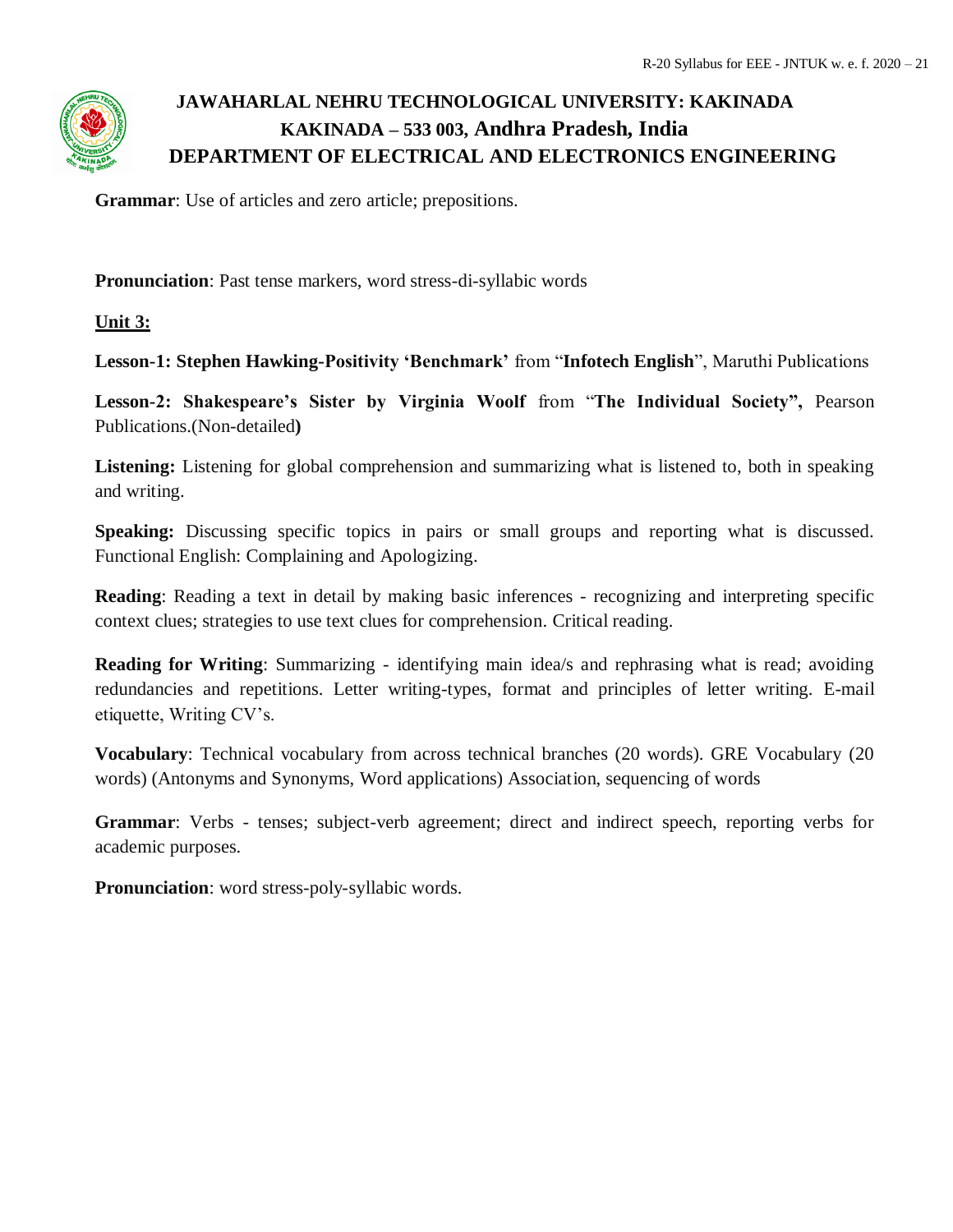## **Unit 4:**

**Lesson-1: Liking a Tree, Unbowed: Wangari Maathai-biography** from "**Infotech English**", Maruthi Publications

**Lesson-2: Telephone Conversation-Wole Soyinka** from "**The Individual Society",** Pearson Publications**.**(Non-detailed)

**Listening:** Making predictions while listening to conversations/ transactional dialogues without video (only audio); listening to audio-visual texts.

**Speaking:** Role plays for practice of conversational English in academic contexts (formal and informal) - asking for and giving information/directions. Functional English: Permissions, Requesting, Inviting.

**Reading**: Studying the use of graphic elements in texts to convey information, reveal trends/patterns/relationships, communicative process or display complicated data.

**Reading for Writing**: Information transfer; describe, compare, contrast, identify significance/trends based on information provided in figures/charts/graphs/tables. Writing SOP, writing for media.

**Vocabulary**: Technical vocabulary from across technical branches (20 words) GRE Vocabulary (20 words) (Antonyms and Synonyms, Word applications) Cloze Encounters.

**Grammar**: Quantifying expressions - adjectives and adverbs; comparing and contrasting; degrees of comparison; use of antonyms

**Pronunciation**: Contrastive Stress

## **Unit 5:**

**Lesson-1: Stay Hungry-Stay foolish** from "**Infotech English**", Maruthi Publications

**Lesson-2: Still I Rise by Maya Angelou** from "**The Individual Society",** Pearson Publications.(Nondetailed)

Listening: Identifying key terms, understanding concepts and interpreting the concepts both in speaking and writing.

**Speaking:** Formal oral presentations on topics from academic contexts - without the use of PPT slides. Functional English: Suggesting/Opinion giving.

**Reading**: Reading for comprehension. RAP Strategy Intensive reading and Extensive reading techniques.

**Reading for Writing**: Writing academic proposals- writing research articles: format and style.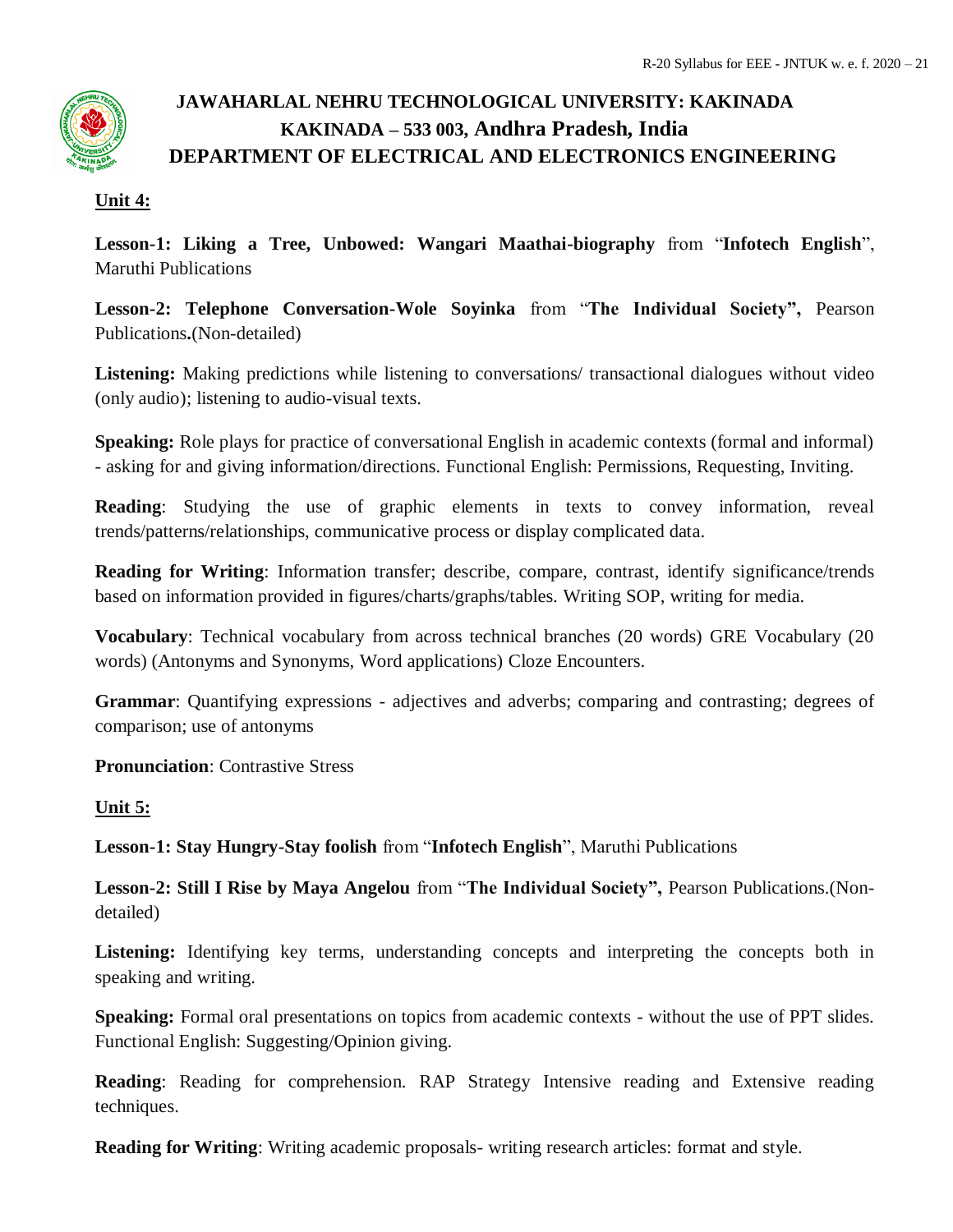

**Vocabulary**: Technical vocabulary from across technical branches (20 words) GRE Vocabulary (20 words) (Antonyms and Synonyms, Word applications) Coherence, matching emotions.

**Grammar**: Editing short texts – identifying and correcting common errors in grammar and usage (articles, prepositions, tenses, subject verb agreement)

**Pronunciation**: Stress in compound words

**Prescribed text books for theory for Semester-I:** 

**1.** "**Infotech English**", Maruthi Publications. (Detailed)

**2.**"**The Individual Society",** Pearson Publications.(Non-detailed)

**Prescribed text book for Laboratory for Semesters-I & II:**

1. "**Infotech English**", Maruthi Publications. (with Compact Disc)

## **Reference Books**

- 1. Bailey, Stephen. Academic writing: A handbook for international students. 5<sup>th</sup> edition, Routledge, 2017.
- 2. Chase, Becky Tarver. Pathways: Listening, Speaking and Critical Thinking. Heinley ELT; 2<sup>nd</sup> Edition, 2018.
- 3. Skillful Level 2 Reading & Writing Student's Book Pack (B1) Macmillan Educational, Feb 2013.
- 4. Hewings, Martin. *Cambridge Academic English (B2)*. Cambridge University Press, Student Edition, 2012.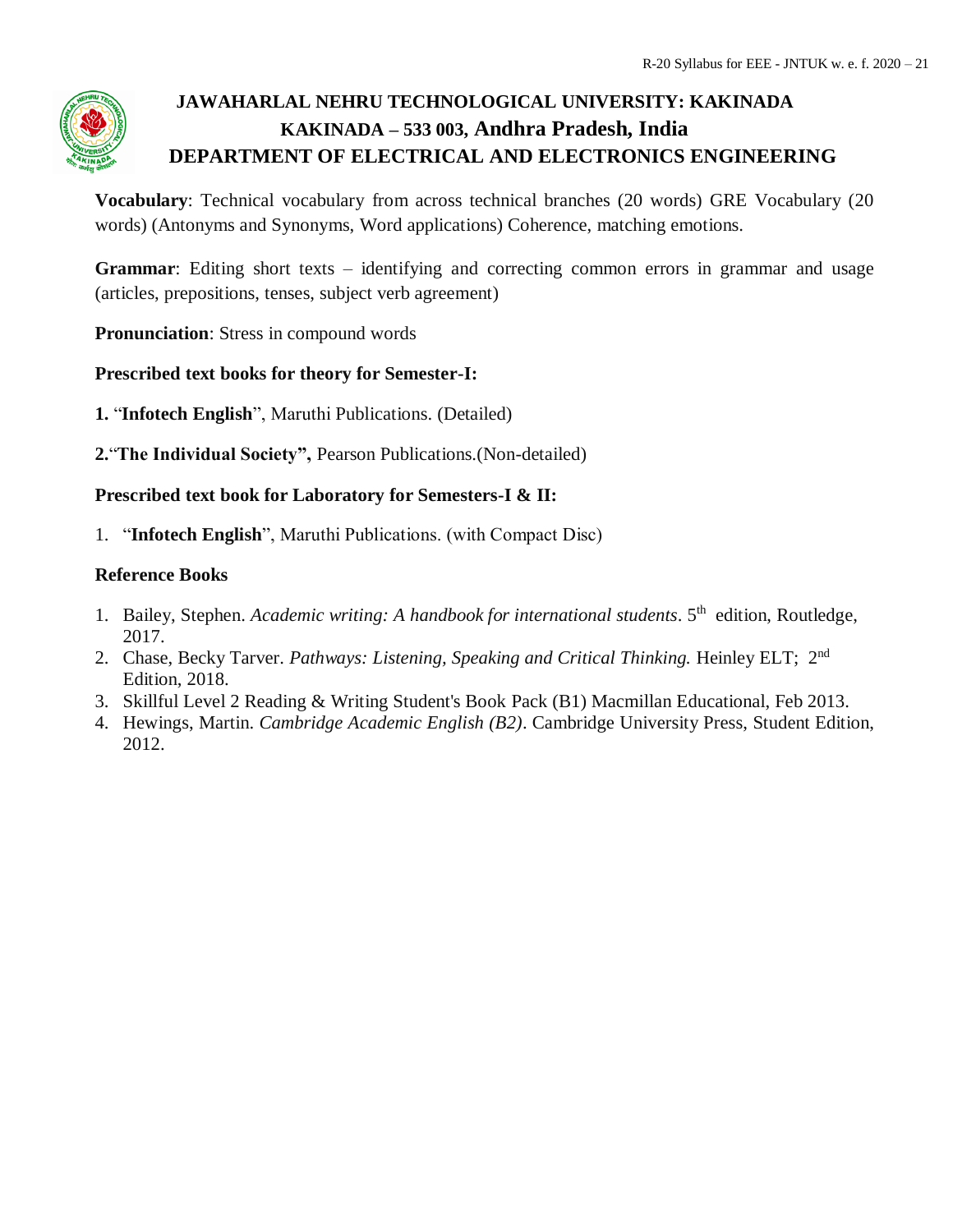

| I Year I Semester                                                                   |  |  |  |  |  |  |  |
|-------------------------------------------------------------------------------------|--|--|--|--|--|--|--|
|                                                                                     |  |  |  |  |  |  |  |
| <b>MATHEMATICS-I</b> (Calculus and Differential Equations)                          |  |  |  |  |  |  |  |
| $(Common \in M$ I huanches of $\mathbf{E}$ and $\mathbf{V}_{con}$ D $\mathbf{Teak}$ |  |  |  |  |  |  |  |

## **(Common to ALL branches of First Year B.Tech.)**

## **Course Objectives:**

- To familiarize a variety of well-known sequences and series, with a developing intuition about the behavior of new ones.
- To enlighten the learners in the concept of differential equations and multivariable calculus.
- To equip the students with standard concepts and tools at an intermediate to advanced level mathematics to develop the confidence and ability among the students to handle various real world problems and their applications.

**Course Outcomes:** At the end of the course, the student will be able to

- utilize mean value theorems to real life problems (L3)
- solve the differential equations related to various engineering fields (L3)
- familiarize with functions of several variables which is useful in optimization (L3)
- apply double integration techniques in evaluating areas bounded by region (L3)
- students will also learn important tools of calculus in higher dimensions. Students will become familiar with 2- dimensional and 3-dimensional coordinate systems(L5 )

## **UNIT – I: Sequences, Series and Mean value theorems: (10hrs)**

Sequences and Series: Convergences and divergence – Ratio test – Comparison tests – Integral test – Cauchy's root test – Alternate series– Leibnitz's rule.

Mean Value Theorems (without proofs): Rolle's Theorem – Lagrange's mean value theorem – Cauchy's mean value theorem – Taylor's and Maclaurin's theorems with remainders, Problems and app lications on the above theorem.

## **UNIT – II: Differential equations of first order and first degree: (10hrs)**

Linear differential equations– Bernoulli's equations –Exact equations and equations reducible to exact form.

Applications: Newton's Law of cooling– Law of natural growth and decay– Orthogonal trajectories– Electrical circuits.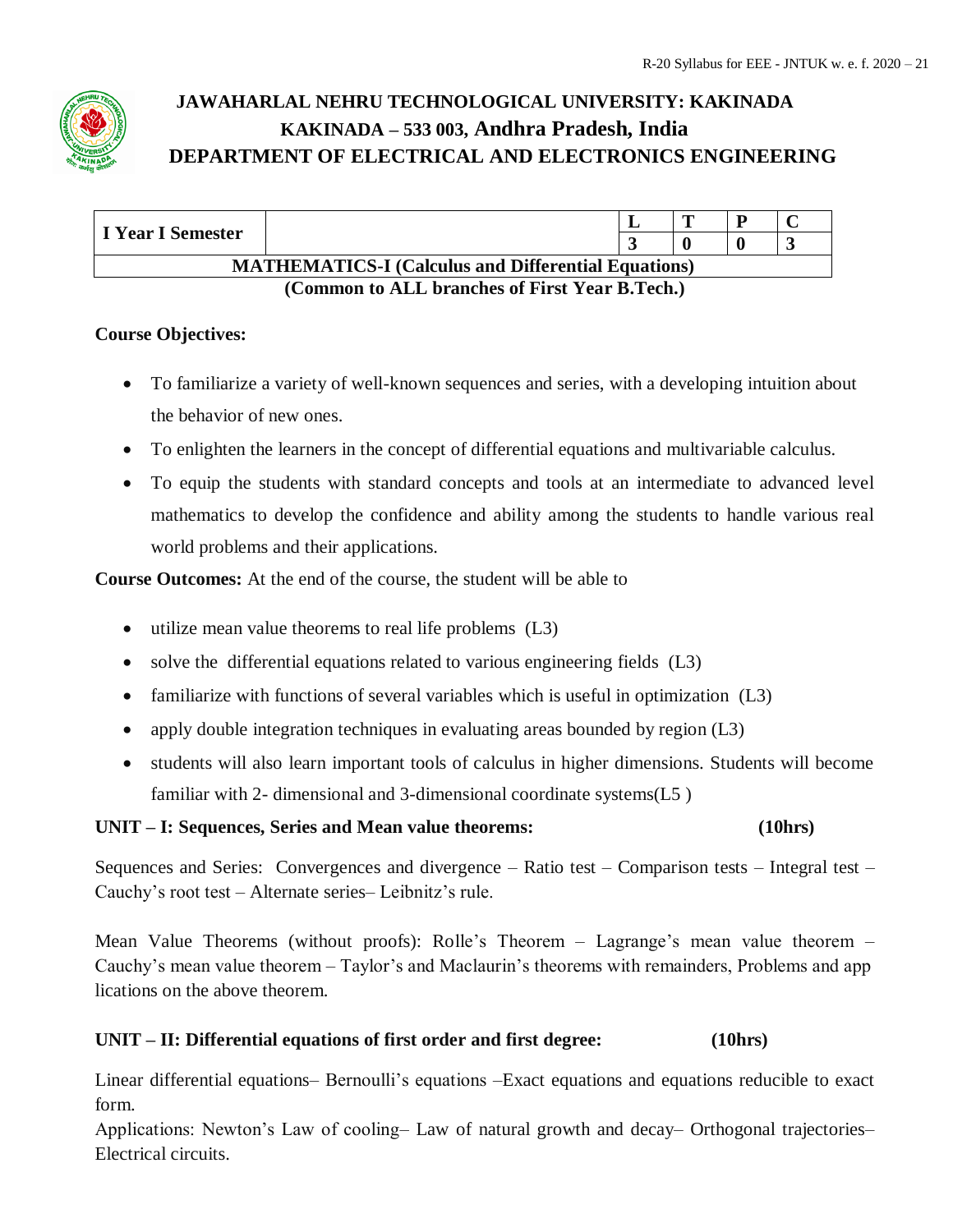### **UNIT – III: Linear differential equations of higher order: (10hrs)**

Homogeneous and Non-homogeneous differential equations of higher order with constant coefficients – with non-homogeneous term of the type  $e^{ax}$ , sin ax, cos ax, polynomials in  $x^n$ ,  $e^{ax}V(x)$  and  $x^nV(x)$  – Method of Variation of parameters, Cauchy and Legendre's linear equations.

Applications: LCR circuit, Simple Harmonic motion.

## **UNIT – IV: Partial differentiation: (10hrs)**

Introduction – Homogeneous function – Euler's theorem– Total derivative– Chain rule– Jacobian – Functional dependence –Taylor's and MacLaurin's series expansion of functions of two variables. Applications: Maxima and Minima of functions of two variables without constraints and Lagrange's method.

#### **UNIT – V: Multiple integrals: (8 hrs)**

Double and Triple integrals – Change of order of integration in double integrals – Change of variables to polar, cylindrical and spherical coordinates.

Applications: Finding Areas and Volumes.

#### **Text Books:**

- 1. B. S. Grewal, Higher Engineering Mathematics,  $44^{\text{th}}$  Edition, Khanna Publishers, 2018
- 2. B. V. Ramana, Higher Engineering Mathematics, 6<sup>th</sup> Edition, Tata Mc. Graw Hill Education, 2007.

#### **Reference Books:**

- 1. Erwin Kreyszig, Advanced Engineering Mathematics, 10<sup>th</sup> Edition, Wiley-India, 2011.
- 2. Joel Hass, Christopher Heil and Maurice D. Weir, Thomas calculus, 14<sup>th</sup>Edition, Pearson, 2017.
- 3. Lawrence Turyn, Advanced Engineering Mathematics, CRC Press, 2013.
- 4. Srimantha Pal, S C Bhunia, Engineering Mathematics, Oxford University Press, 2015.

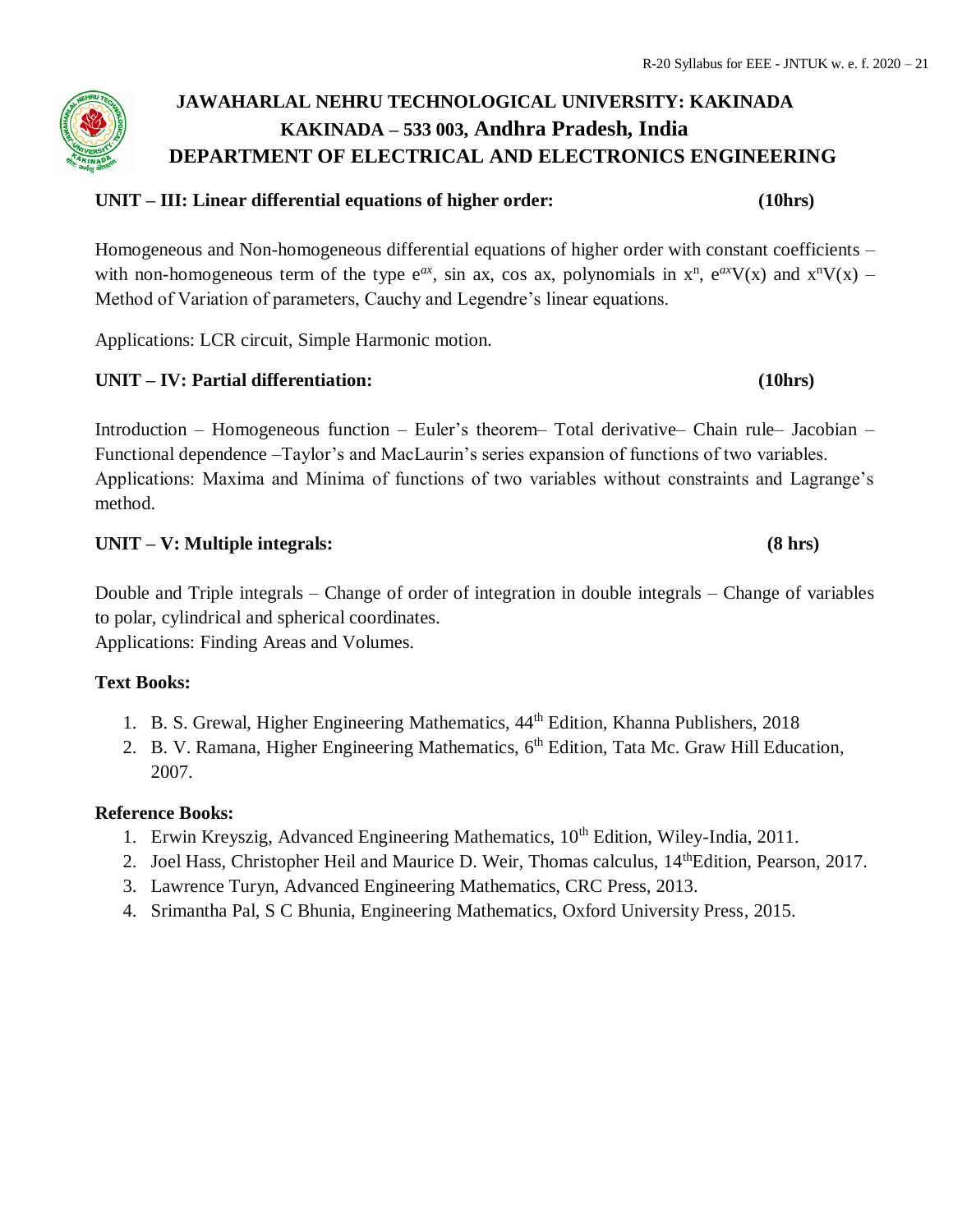

| I Year I Semester                                            |                                                |  | œ |  |  |  |  |  |  |
|--------------------------------------------------------------|------------------------------------------------|--|---|--|--|--|--|--|--|
|                                                              |                                                |  |   |  |  |  |  |  |  |
| <b>MATHEMATICS-II (Linear Algebra and Numerical Methods)</b> |                                                |  |   |  |  |  |  |  |  |
|                                                              | (Common to ALL branches of First Year B.Tech.) |  |   |  |  |  |  |  |  |

## **Course Objectives:**

- To instruct the concept of Matrices in solving linear algebraic equations
- To elucidate the different numerical methods to solve nonlinear algebraic equations
- To disseminate the use of different numerical techniques for carrying out numerical integration.
- To equip the students with standard concepts and tools at an intermediate to advanced level mathematics to develop the confidence and ability among the students to handle various real world problems and their applications.

**Course Outcomes:** At the end of the course, the student will be able to

- develop the use of matrix algebra techniques that is needed by engineers for practical applications (L6)
- solve system of linear algebraic equations using Gauss elimination, Gauss Jordan, Gauss Seidel  $(L3)$
- evaluate the approximate roots of polynomial and transcendental equations by different algorithms (L5)
- apply Newton's forward & backward interpolation and Lagrange's formulae for equal and unequal intervals (L3)
- apply numerical integral techniques to different Engineering problems (L3)
- apply different algorithms for approximating the solutions of ordinary differential equations with initial conditions to its analytical computations (L3)

## **UNIT – I: Solving systems of linear equations, Eigen values and Eigen vectors: (10hrs)**

Rank of a matrix by echelon form and normal form – Solving system of homogeneous and nonhomogeneous linear equations – Gauss Elimination method – Eigen values and Eigen vectors and properties (article-2.14 in text book-1).

## **Unit – II: Cayley–Hamilton theorem and Quadratic forms: (10hrs)**

Cayley-Hamilton theorem (without proof) – Applications – Finding the inverse and power of a matrix by Cayley-Hamilton theorem – Reduction to Diagonal form – Quadratic forms and nature of the quadratic forms – Reduction of quadratic form to canonical forms by orthogonal transformation.

Singular values of a matrix, singular value decomposition (text book-3).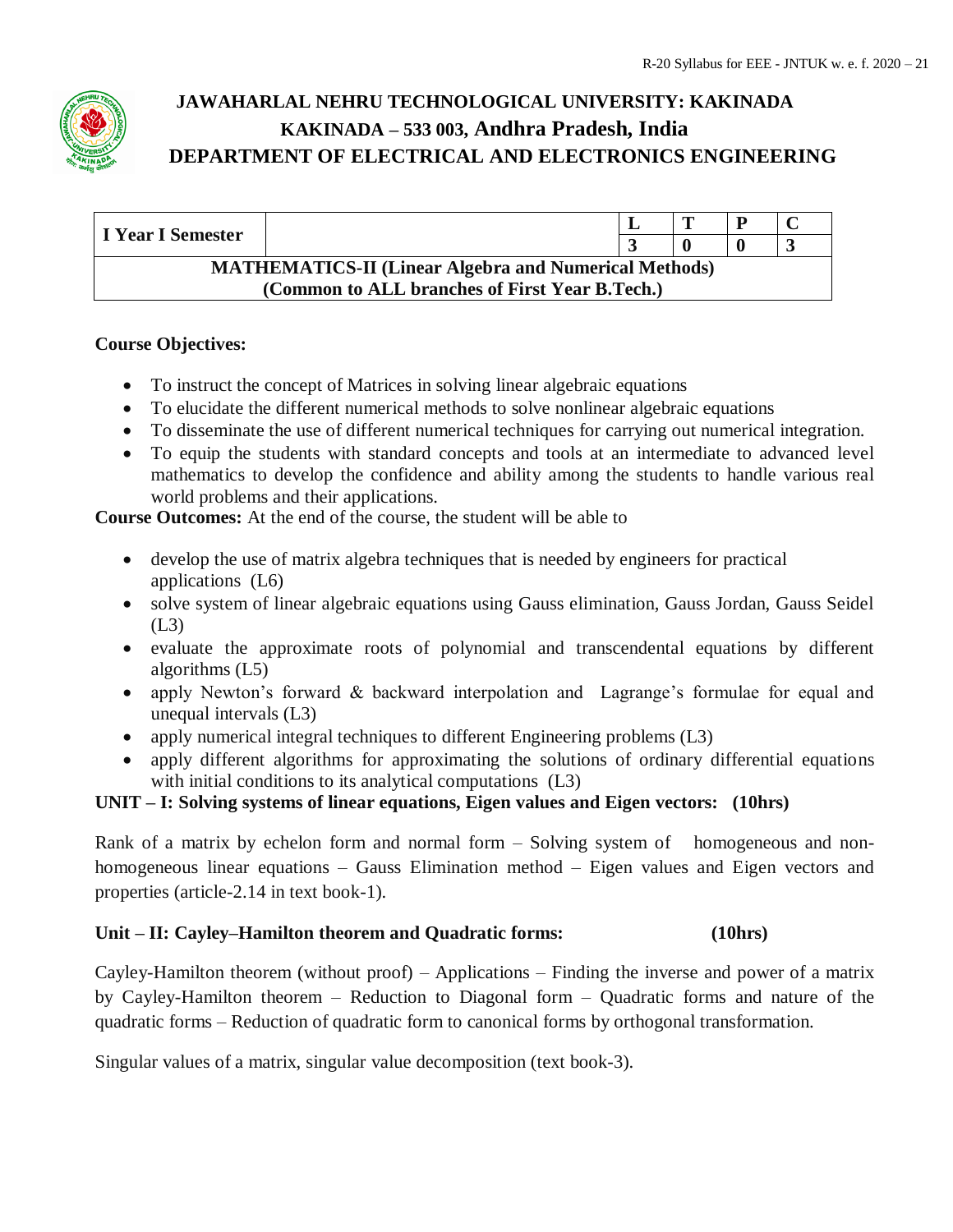#### **UNIT – III: Iterative methods: (8 hrs)**

Introduction– Bisection method–Secant method – Method of false position– Iteration method – Newton-Raphson method (One variable and simultaneous equations) – Jacobi and Gauss-Seidel methods for solving system of equations numerically.

#### **UNIT – IV: Interpolation: (10 hrs)**

Introduction– Errors in polynomial interpolation – Finite differences– Forward differences– Backward differences –Central differences – Relations between operators – Newton's forward and backward formulae for interpolation – Interpolation with unequal intervals – Lagrange's interpolation formula– Newton's divide difference formula.

## **UNIT – V: Numerical differentiation and integration, Solution of ordinary differential equations with initial conditions: (10 hrs)**

Numerical differentiation using interpolating polynomial – Trapezoidal rule–Simpson's 1/3<sup>rd</sup> and 3/8<sup>th</sup> rule– Solution of initial value problems by Taylor's series– Picard's method of successive approximations– Euler's method – Runge-Kutta method (second and fourth order).

#### **Text Books:**

- 1. B. S. Grewal, Higher Engineering Mathematics,  $44<sup>th</sup>$  Edition, Khanna Publishers, 2018
- 2. B. V. Ramana, Higher Engineering Mathematics, 6<sup>th</sup> Edition, Tata McGraw Hill Education, 2007
- **3.** David Poole, Linear Algebra- A modern introduction, 4<sup>th</sup> Edition, Cengage, 2015

#### **Reference Books:**

- 1. Steven C. Chapra, Applied Numerical Methods with MATLAB for Engineering and Science, Tata McGraw Hill Education, 4<sup>th</sup> Edition, 2018
- 2. M. K. Jain, S.R.K. Iyengar and R.K. Jain, Numerical Methods for Scientific and Engineering Computation, New Age International Publications, 3rd Edition, 2020.
- 3. Lawrence Turyn, Advanced Engineering Mathematics, CRC Press, 1<sup>st</sup> Edition 2014.

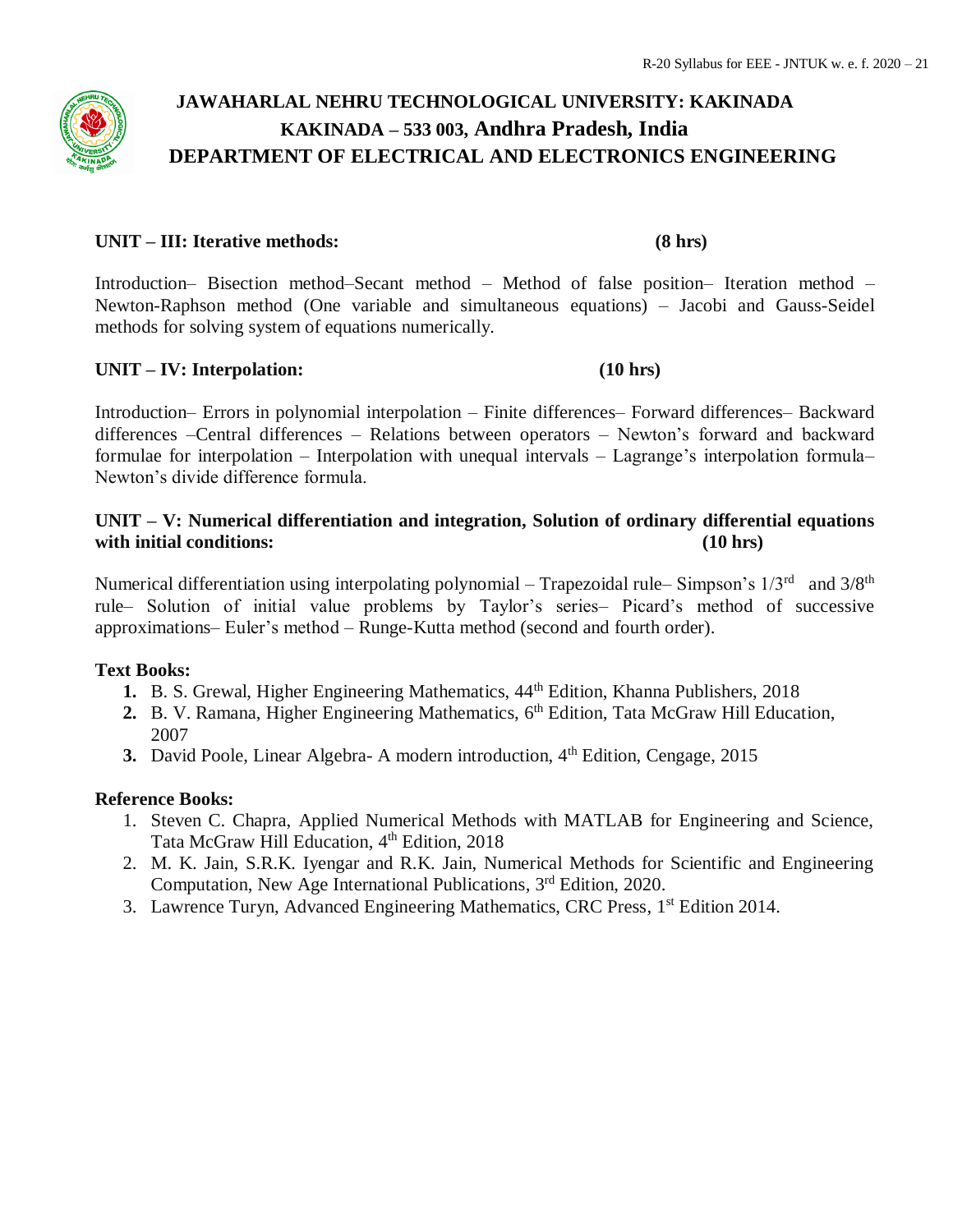

|                                         |  |  | m |  |  |  |  |  |
|-----------------------------------------|--|--|---|--|--|--|--|--|
| I Year I Semester                       |  |  |   |  |  |  |  |  |
| PROGRAMMING FOR PROBLEM SOLVING USING C |  |  |   |  |  |  |  |  |

## **Course Objectives:**

- To learn about the computer systems, computing environments, developing of a computer program and Structure of a C Program
- To gain knowledge of the operators, selection, control statements and repetition in C
- To learn about the design concepts of arrays, strings, enumerated structure and union types. To learn about their usage.
- To assimilate about pointers, dynamic memory allocation and know the significance of Preprocessor.
- To assimilate about File I/O and significance of functions

## **UNIT I**

**Introduction to Computers:** Creating and running Programs, Computer Numbering System, Storing Integers, Storing Real Numbers

**Introduction to the C Language:** Background, C Programs, Identifiers, Types, Variable, Constants, Input/output, Programming Examples, Scope, Storage Classes and Type Qualifiers.

**Structure of a C Program:** Expressions Precedence and Associativity, Side Effects, Evaluating Expressions, Type Conversion Statements, Simple Programs, Command Line Arguments.

## **UNIT II**

**Bitwise Operators:** Exact Size Integer Types, Logical Bitwise Operators, Shift Operators.

**Selection & Making Decisions:** Logical Data and Operators, Two Way Selection, Multi-way Selection, More Standard Functions

**Repetition:** Concept of Loop, Pretest and Post-test Loops, Initialization and Updating, Event and Counter Controlled Loops, Loops in C, Other Statements Related to Looping, Looping Applications, Programming Examples

## **UNIT III**

**Arrays:** Concepts, Using Array in C, Array Application, Two Dimensional Arrays, Multidimensional Arrays, Programming Example – Calculate Averages

**Strings:** String Concepts, C String, String Input / Output Functions, Arrays of Strings, String Manipulation Functions String/ Data Conversion, A Programming Example – Morse Code

**Enumerated, Structure, and Union:** The Type Definition (Type def), Enumerated Types, Structure, Unions, and Programming Application

## **UNIT IV**

**Pointers:** Introduction, Pointers to pointers, Compatibility, L value and R value Pointer Applications: Arrays, and Pointers, Pointer Arithmetic and Arrays, Memory Allocation Function, Array of Pointers, Programming Application **Processor Commands**: Processor Commands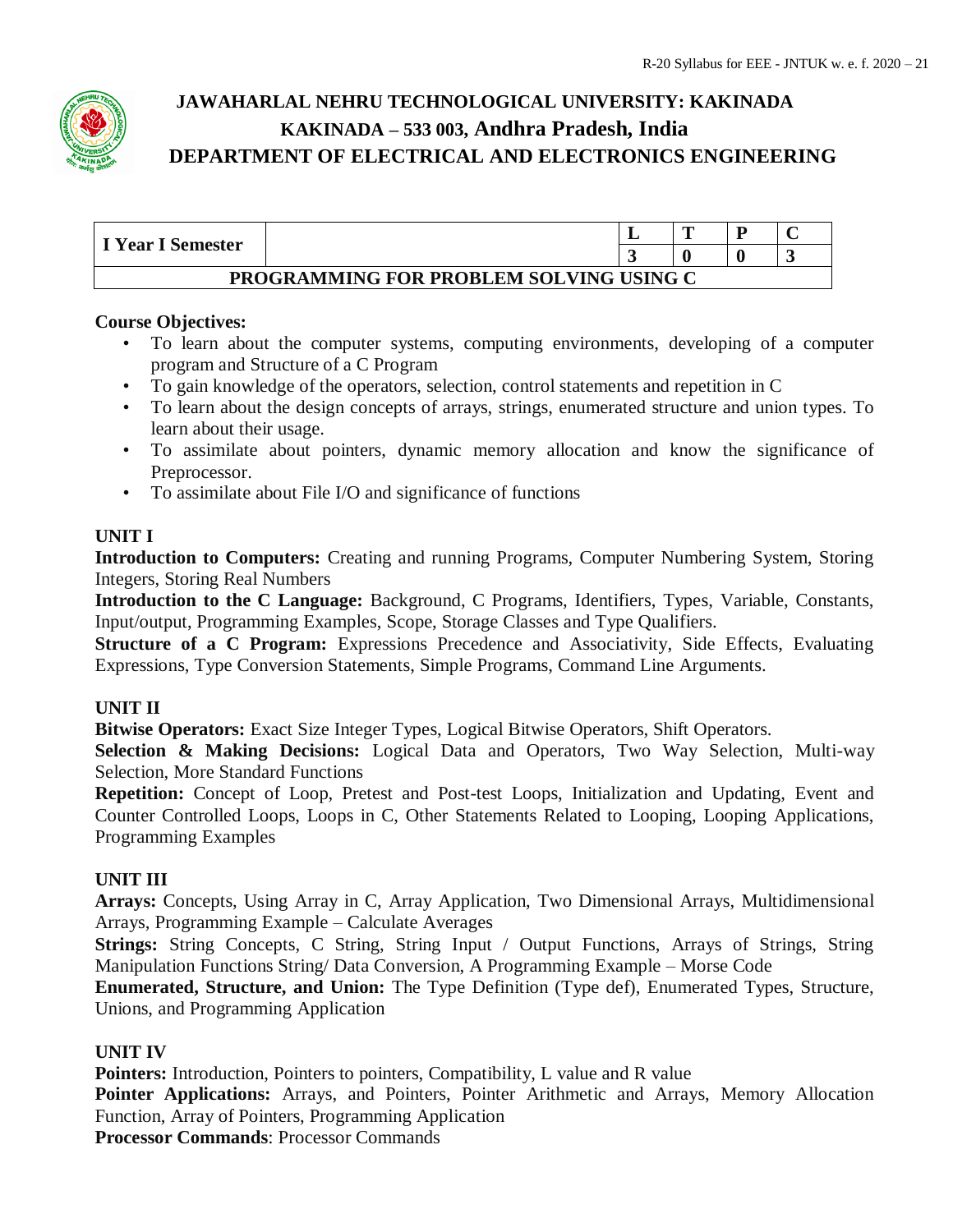## **UNIT V**

**Functions:** Designing, Structured Programs, Function in C, User Defined Functions, Inter-Function Communication, Standard Functions, Passing Array to Functions, Passing Pointers to Functions, Recursion

**Text Input / Output:** Files, Streams, Standard Library Input / Output Functions, Formatting Input / Output Functions, Character Input / Output Functions

**Binary Input / Output:** Text versus Binary Streams, Standard Library, Functions for Files, Converting File Type.

## **Course Outcomes:**

After the completion of the course the student should be able :

- To write algorithms and to draw flowcharts for solving problems
- To convert flowcharts/algorithms to C Programs, compile and debug programs
- To use different operators, data types and write programs that use two-way/ multi-way selection
- To select the best loop construct for a given problem
- To design and implement programs to analyze the different pointer applications
- To decompose a problem into functions and to develop modular reusable code
- To apply File I/O operations

## **Text Books:**

- 1. Programming for Problem Solving, Behrouz A. Forouzan, Richard F.Gilberg, 1<sup>st</sup> edition, Cengage, 2019.
- 2. The C Programming Language, Brian W.Kernighan, Dennis M. Ritchie, 2 edition, Pearson, 2015.

## **References:**

- 1. Computer Fundamentals and Programming, Sumithabha Das, 1<sup>st</sup> edition, McGraw Hill, 2018.
- 2. Programming in C, Ashok N. Kamthane, Amit Kamthane,  $3<sup>rd</sup>$  edition, Pearson, 2015.
- 3. Computer Fundamentals and Programming in C, PradipDey, ManasGhosh, 2<sup>nd</sup> edition, Oxford, 2013.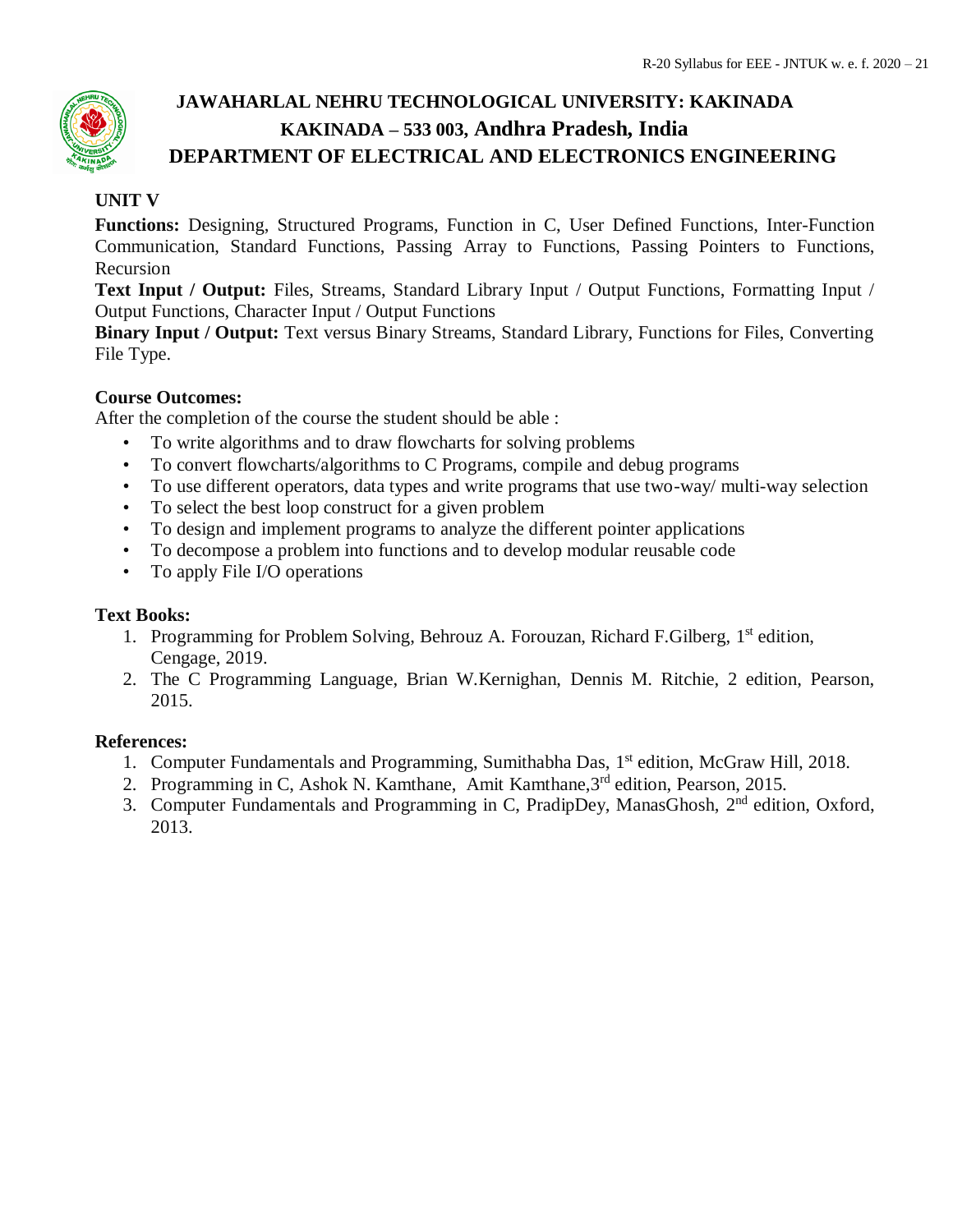

| I Year I Semester                       |  |  | m |  |   |  |  |
|-----------------------------------------|--|--|---|--|---|--|--|
|                                         |  |  |   |  | ັ |  |  |
| <b>ENGINEERING DRAWING &amp; DESIGN</b> |  |  |   |  |   |  |  |

Course Objective: Engineering drawing being the principal method of communication for engineers, the objective is to introduce the students, the techniques of constructing the various types of polygons, curves and scales. The objective is also to visualize and represent the 3D objects in 2D planes with proper dimensioning, scaling etc.

## **Unit I**

**Objective:** To introduce the students to use drawing instruments and to draw polygons, Engg. Curves.

**Polygons:** Constructing regular polygons by general methods, inscribing and describing polygons on circles.

**Curves:** Parabola, Ellipse and Hyperbola by general and special methods, cycloids, involutes, tangents and normals for the curves.

**Scales:** Plain scales, diagonal scales and vernier scales

## **Unit II**

**Objective:** To introduce the students to use orthographic projections, projections of points & simple lines. To make the students draw the projections of the lines inclined to both the planes.

**Orthographic Projections:** Reference plane, importance of reference lines, projections of points in various quadrants, projections of lines, line parallel to both the planes, line parallel to one plane and inclined to other plane.

Projections of straight lines inclined to both the planes, determination of true lengths, angle of inclination and traces.

## **Unit III**

**Objective:** The objective is to make the students draw the projections of the plane inclined to both the planes.

Projections of planes: regular planes perpendicular/parallel to one reference plane and inclined to the other reference plane; inclined to both the reference planes.

## **Unit IV**

**Objective:** The objective is to make the students draw the projections of the various types of solids in different positions inclined to one of the planes.

Projections of Solids – Prisms, Pyramids, Cones and Cylinders with the axis inclined to both the planes. **Unit V**

**Objective:** The objective is to represent the object in 3D view through isometric views. The student will be able to represent and convert the isometric view to orthographic view and vice versa.

Conversion of isometric views to orthographic views; Conversion of orthographic views to isometric views.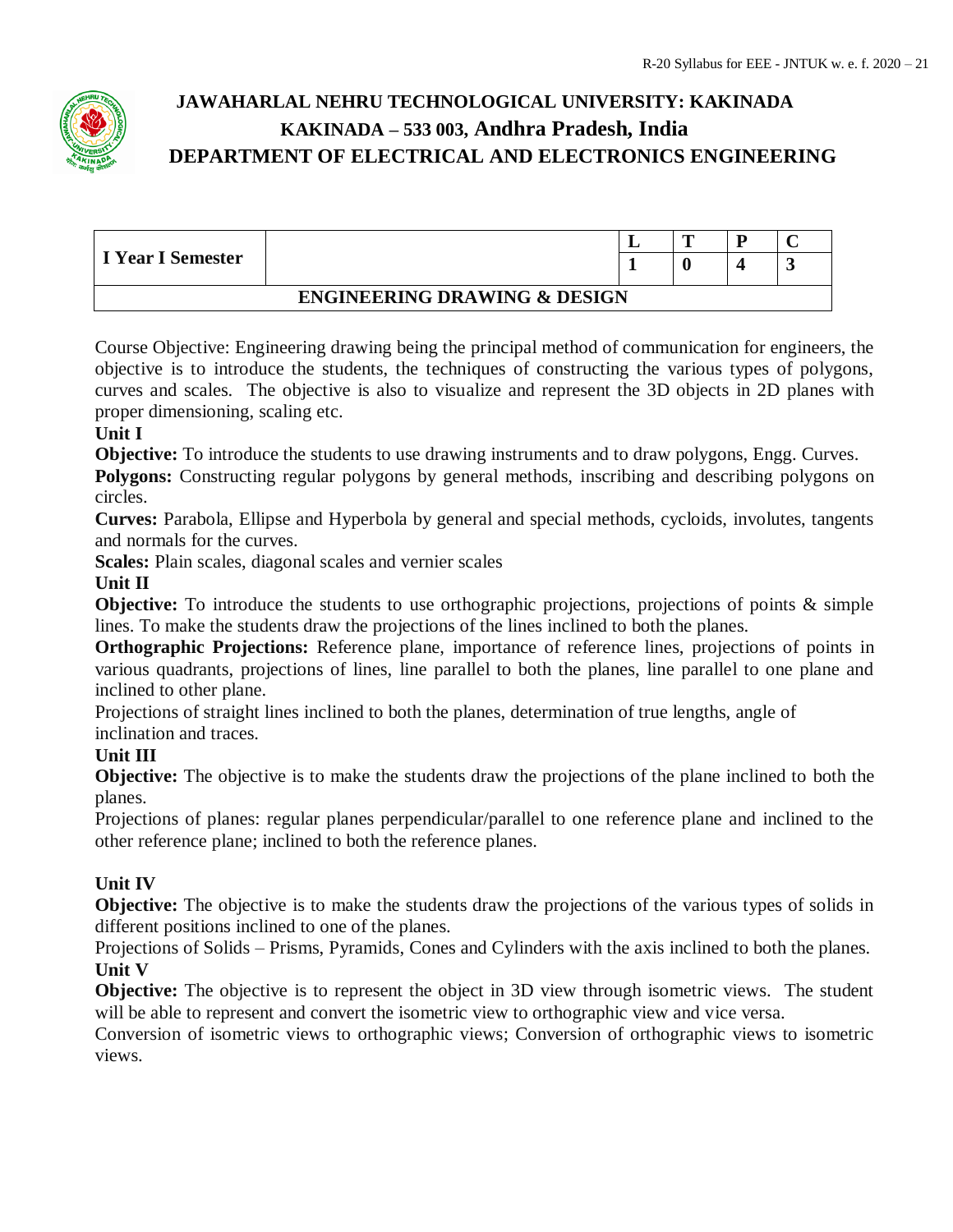

Computer Aided Design, Drawing practice using Auto CAD, Creating 2D&3D drawings of objects using Auto CAD

**Note:** In the End Examination there will be no question from CAD.

## **TEXT BOOKS:**

- 1. Engineering Drawing by N.D. Butt, 53<sup>rd</sup> edition, Charotar Publications, 2014.
- 2. Engineering Drawing by Agarwal & Agarwal,  $3<sup>rd</sup>$  edition, Tata McGraw Hill Publishers, 2019.

## **REFERENCE BOOKS:**

- 1. Engineering Drawing by K. L. Narayana & P. Kannaiah, Scitech Publishers, 2011.
- 2. Engineering Graphics for Degree by K.C. John, 1<sup>st</sup> edition, PHI Publishers, 2009.
- 3. Engineering Graphics by PI Varghese, Mc Graw Hill Publishers, 2012.
- 4. Engineering Drawing + AutoCAD K Venugopal, V. Prabhu Raja,  $5<sup>th</sup>$  edition, New Age, 2011.

**Course Outcome:** The student will learn how to visualize 2D & 3D objects.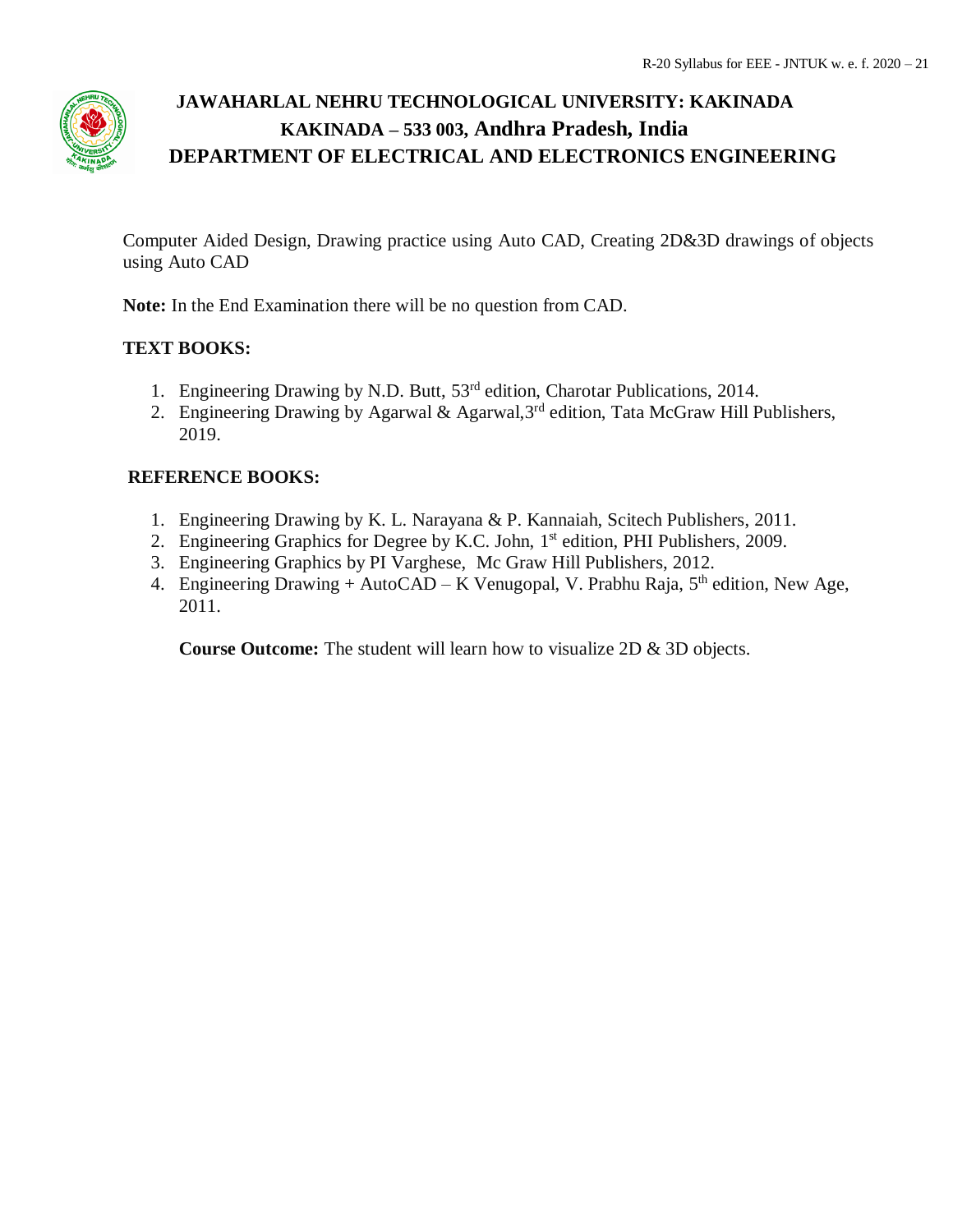

| I Year I Semester |                                  | ┻ | m |  |     |  |  |
|-------------------|----------------------------------|---|---|--|-----|--|--|
|                   |                                  |   |   |  | 1.J |  |  |
|                   | <b>COMMUNICATIVE ENGLISH LAB</b> |   |   |  |     |  |  |

## **TOPICS**

- **UNIT I:** Vowels, Consonants, Pronunciation, Phonetic Transcription, Common Errors in Pronunciation,
- **UNIT II:** Word stress-di-syllabic words, poly-syllabic words, weak and strong forms, contrastive stress (Homographs)
- **UNIT III:** Stress in compound words, rhythm, intonation, accent neutralization.
- **UNIT IV:** Listening to short audio texts and identifying the context and specific pieces of information to answer a series of questions in speaking.
- **UNIT V:** Newspapers reading; Understanding and identifying key terms and structures useful for writing reports.

**Prescribed text boo**k: "**Infotech English**", Maruthi Publications.

## **References:**

- 1. Exercises in Spoken English Part 1,2,3,4, Oxford University Press and CIEFL hyderabad.
- 2. English Pronunciation in use- Mark Hancock, Cambridge University Press, 2003.
- 3. English Phonetics and Phonology-Peter Roach, 4<sup>th</sup> edition, Cambridge University Press, 2009.
- 4. English Pronunciation in use- Mark Hewings, Cambridge University Press. 2007.
- 5. English Pronunciation Dictionary- Daniel Jones, 18<sup>th</sup> edition, Cambridge University Press, 2011.
- 6. English Phonetics for Indian Students- P. Bala Subramanian, 2<sup>nd</sup> edition, Mac Millan Publications, 2012.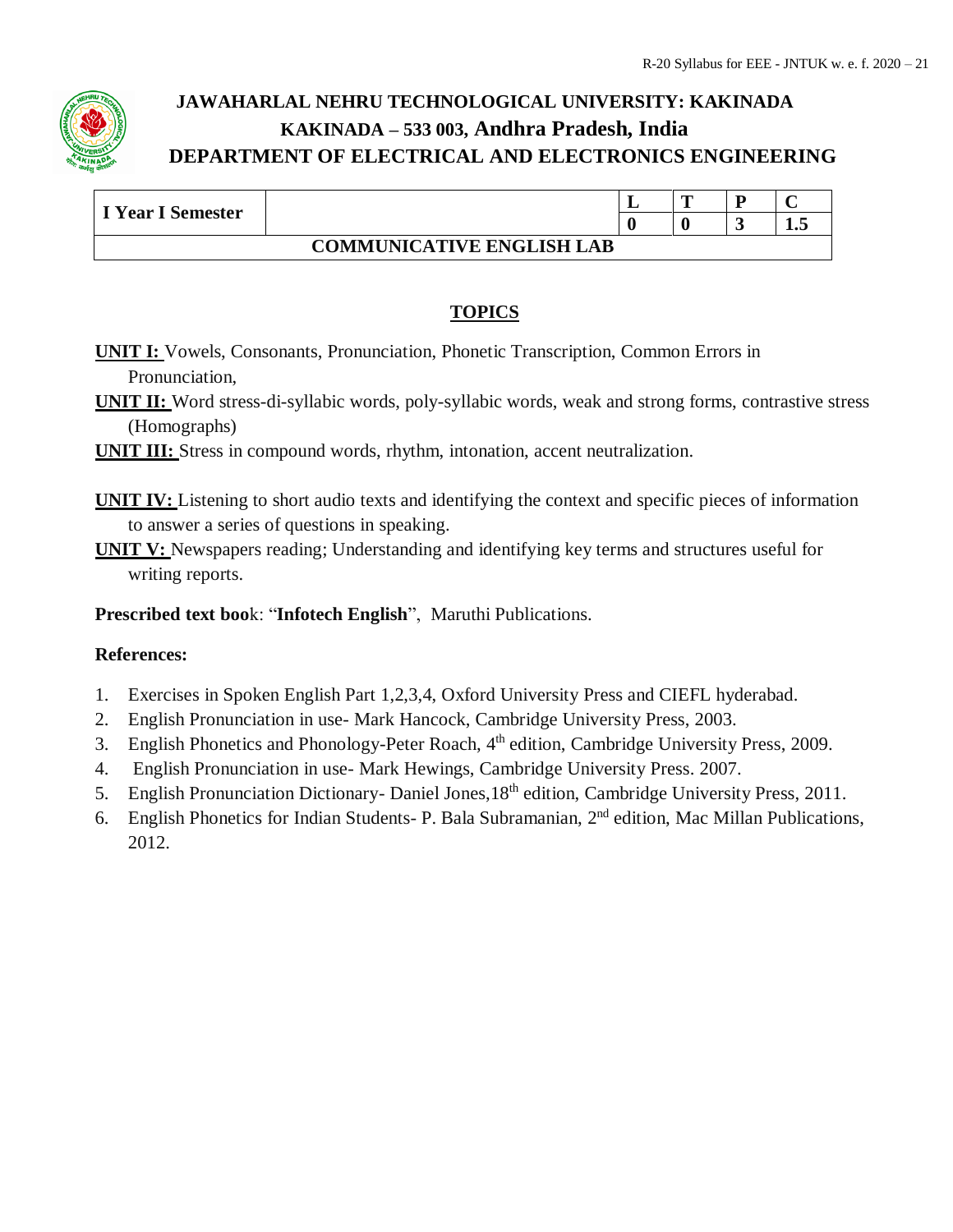

| I Year I Semester                      |  |  | m |  |  |  |  |
|----------------------------------------|--|--|---|--|--|--|--|
|                                        |  |  |   |  |  |  |  |
| <b>ELECTRICAL ENGINEERING WORKSHOP</b> |  |  |   |  |  |  |  |

## **Course Objectives:**

- To demonstrate the usage of measuring equipment
- To train the students in setting up simple wiring circuits
- To impart methods in electrical machine wiring

## Any 10 of the following experiments are to be conducted

## **List of Experiments:**

- 1. Study of various electrical tools and symbols.
- 2. Study various types of electrical cables/wires, switches, fuses, fuse carriers, MCB, ELCB, RCCB and MCCB with their specifications and usage.
- **3.** Soldering and de-soldering practice.
- 4. Identification of various types of resistors and capacitors and understand the usage digital multimeter.
- 5. Identification of various semiconductor devices.
- 6. Study of Moving Iron, Moving Coil, Electrodynamic and Induction type meters.
- 7. Fluorescent lamp wiring.
- 8. Wiring of lighting circuit using two way control.(stair case wiring)
- 9. Godown wiring/ Tunnel wiring
- 10. Hospital wiring.
- 11. Measurement of voltage, current, power in DC circuit.
- 12. Wiring of power distribution arrangement using single phase MCB distribution board with ELCB, main switch and energy meter for calculating Power and Power Factor.
- 13. Measurement of earth resistance.
- 14. Wiring of backup power supply for domestic Installations including inverter, battery and load.
- 15. Troubleshooting of domestic electrical equipment's (tube light and fan).
- 16. Understand the usage of CRO, function generator. & Regulated power supply and Measurement of ac signal parameters using CRO.
- 17. Assembling electronic components on bread board.
- 18. Obtain V-I characteristics of Light Emitting Diode.

## **Course Outcomes:**

After the completion of the course the student should be able to:

- Explain the limitations, tolerances, safety aspects of electrical systems and wiring.
- Select wires/cables and other accessories used in different types of wiring.
- Make simple lighting and power circuits.
- Measure current, voltage and power in a circuit.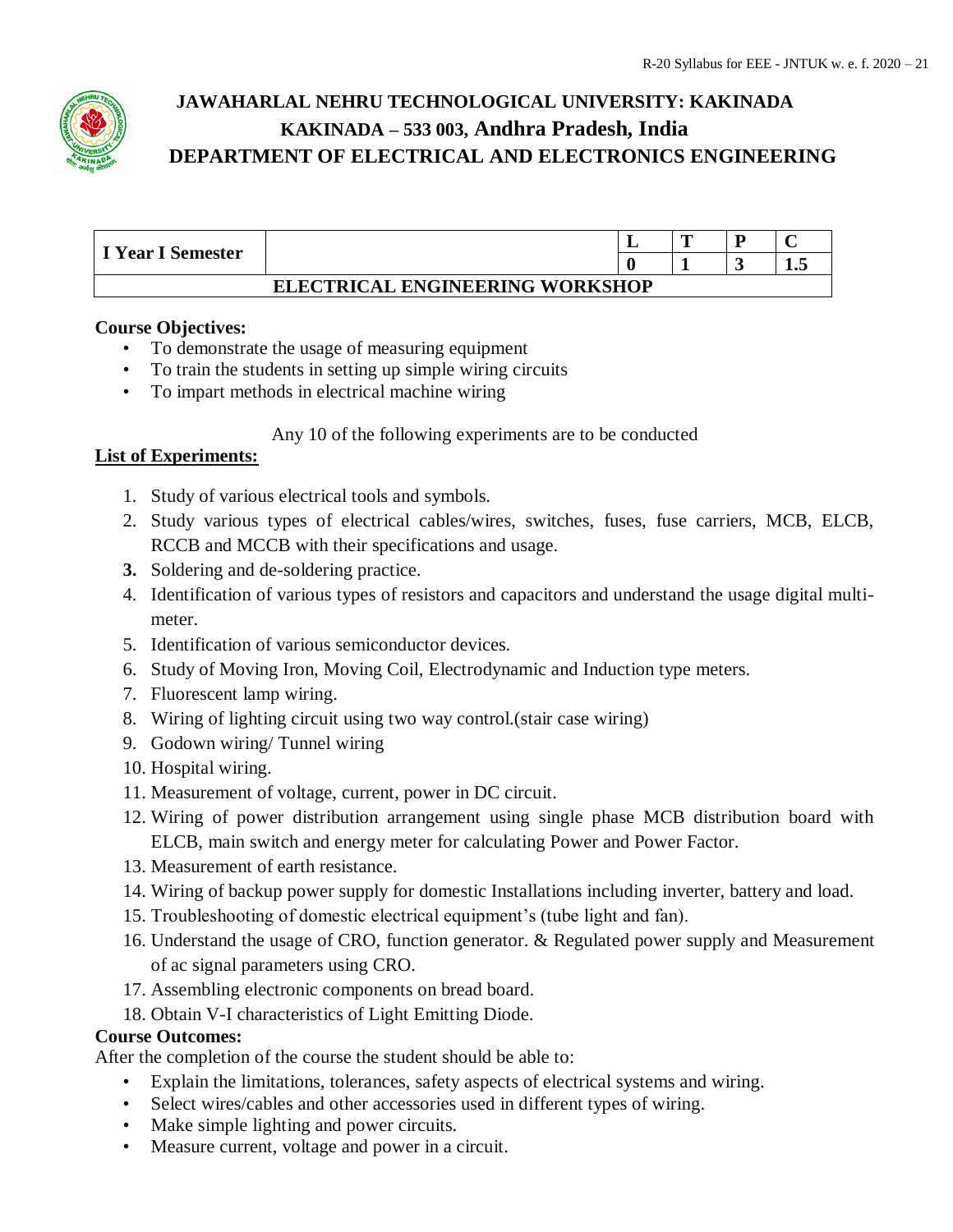

| I Year I Semester                                           |  |  | m |  |  |  |  |
|-------------------------------------------------------------|--|--|---|--|--|--|--|
|                                                             |  |  |   |  |  |  |  |
| <b>PROGRAMMING FOR PROBLEM SOLVING USING C LAB (ES1202)</b> |  |  |   |  |  |  |  |

## **Course Objectives:**

- Apply the principles of C language in problem solving.
- To design flowcharts, algorithms and knowing how to debug programs.
- To design & develop of C programs using arrays, strings pointers & functions.
- To review the file operations, preprocessor commands.

## **Exercise 1:**

- Write a C program to print a block F using hash  $(\#)$ , where the F has a height of six characters and width of five and four characters.
- Write a C program to compute the perimeter and area of a rectangle with a height of 7 inches and width of 5 inches.
- Write a C program to display multiple variables.

## **Exercise 2:**

- Write a C program to calculate the distance between the two points.
- Write a C program that accepts 4 integers p, q, r, s from the user where r and s are positive and p is even. If q is greater than r and s is greater than p and if the sum of r and s is greater than the sum of p and q print "Correct values", otherwise print "Wrong values".

## **Exercise 3:**

- Write a C program to convert a string to a long integer.
- Write a program in C which is a Menu-Driven Program to compute the area of the various geometrical shape.
- Write a C program to calculate the factorial of a given number.

## **Exercise 4:**

- Write a program in C to display the n terms of even natural number and their sum.
- Write a program in C to display the n terms of harmonic series and their sum.  $1 + 1/2 + 1/3 + 1/4 + 1/5$  ... 1/n terms.
- Write a C program to check whether a given number is an Armstrong number or not.

## **Exercise 5:**

- Write a program in C to print all unique elements in an array.
- Write a program in C to separate odd and even integers in separate arrays.
- Write a program in C to sort elements of array in ascending order.

## **Exercise 6:**

- Write a program in C for multiplication of two square Matrices.
- Write a program in C to find transpose of a given matrix.

## **Exercise 7:**

- Write a program in C to search an element in a row wise and column wise sorted matrix.
- Write a program in C to print individual characters of string in reverse order.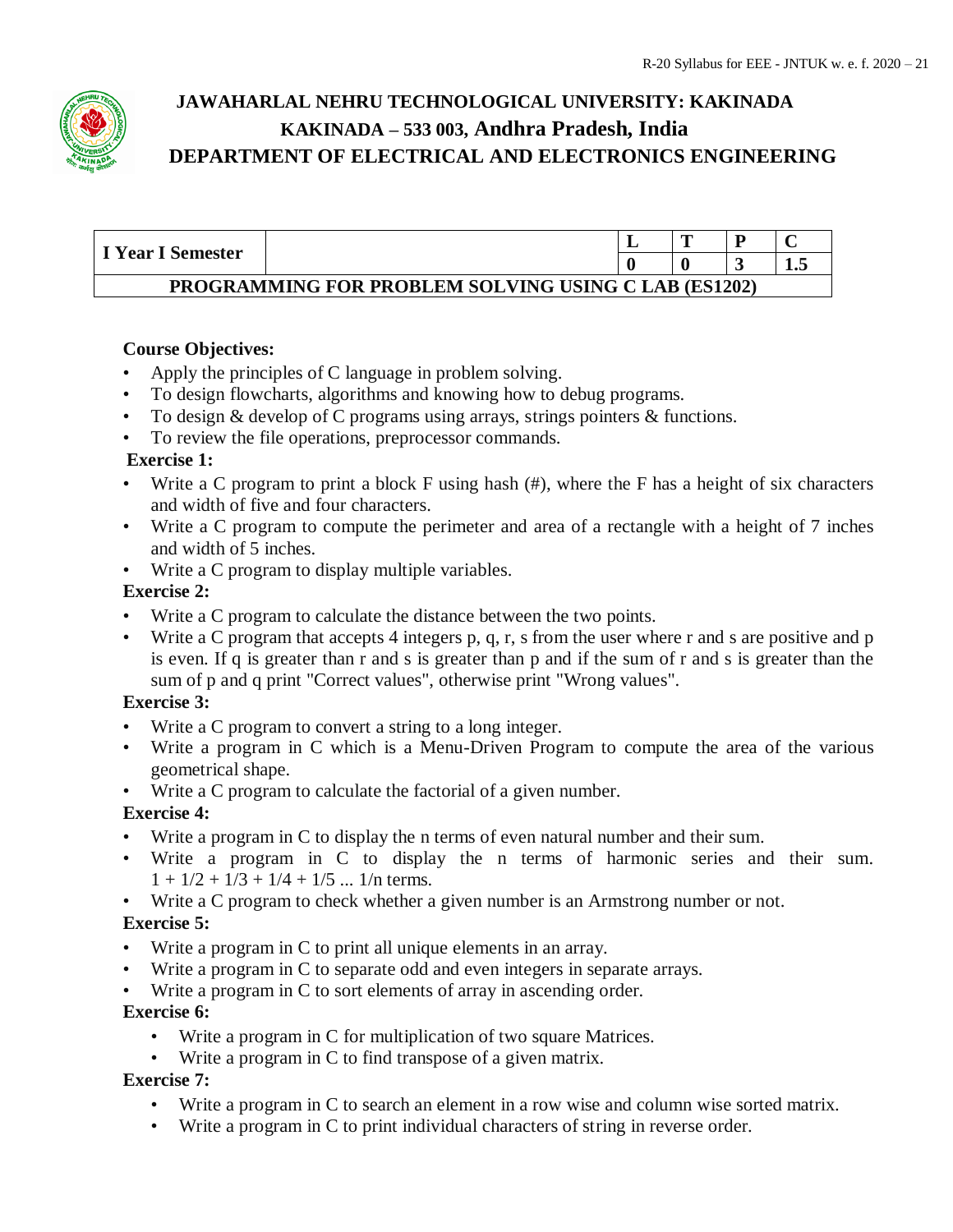## **Exercise 8:**

- Write a program in C to compare two strings without using string library functions.
- Write a program in C to copy one string to another string.

## **Exercise 9:**

- Write a C Program to Store Information Using Structures with Dynamically Memory Allocation
- Write a program in C to demonstrate how to handle the pointers in the program.

## **Exercise 10:**

- Write a program in C to demonstrate the use of  $\&$  (address of) and  $*(value at address)$ operator.
- Write a program in C to add two numbers using pointers.

## **Exercise 11:**

- Write a program in C to add numbers using call by reference.
- Write a program in C to find the largest element using Dynamic Memory Allocation.

## **Exercise 12:**

- Write a program in C to swap elements using call by reference.
- Write a program in C to count the number of vowels and consonants in a string using a pointer.

## **Exercise 13:**

- Write a program in C to show how a function returning pointer.
- Write a C program to find sum of n elements entered by user. To perform this program, allocate memory dynamically using malloc( ) function.

## **Exercise 14:**

- Write a C program to find sum of n elements entered by user. To perform this program, allocate memory dynamically using calloc( ) function. Understand the difference between the above two programs
- Write a program in C to convert decimal number to binary number using the function.

## **Exercise 15:**

- Write a program in C to check whether a number is a prime number or not using the function.
- Write a program in C to get the largest element of an array using the function.

## **Exercise 16:**

- Write a program in C to append multiple lines at the end of a text file.
- Write a program in C to copy a file in another name.
- Write a program in C to remove a file from the disk.

## **Course Outcomes:**

After the completion of the course the student should be able to:

- Gains Knowledge on various concepts of a C language.
- Draw flowcharts and write algorithms.
- Design and development of C problem solving skills.
- Design and develop modular programming skills.
- Trace and debug a program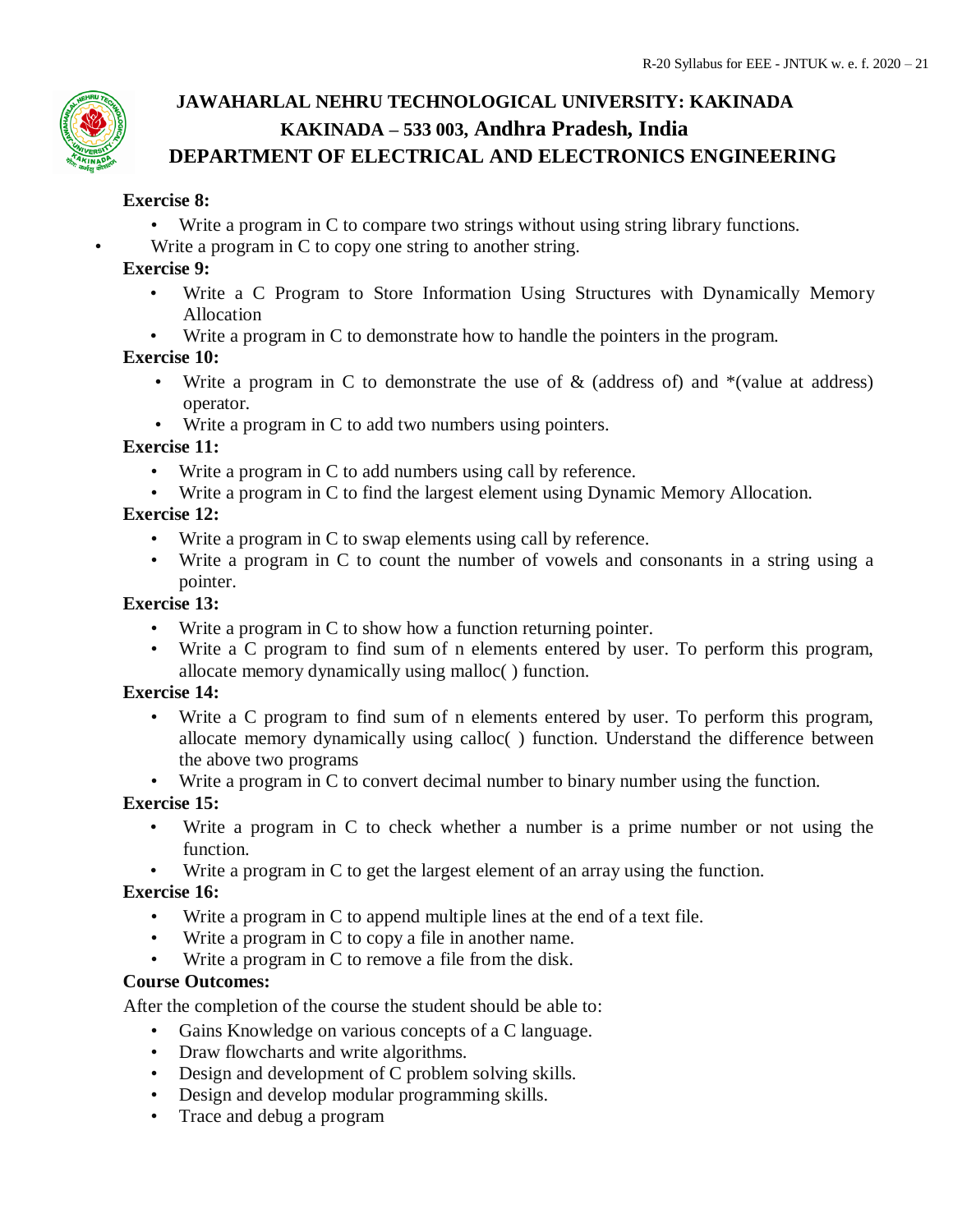

|                                                             |  |  | m |  |  |  |  |  |
|-------------------------------------------------------------|--|--|---|--|--|--|--|--|
| I Year II Semester                                          |  |  |   |  |  |  |  |  |
| <b>MATHEMATICS-III(Vector Calculus, Transforms and PDE)</b> |  |  |   |  |  |  |  |  |

#### **Course Objectives:**

- To familiarize the techniques in partial differential equations
- To furnish the learners with basic concepts and techniques at plus two level to lead them into advanced level by handling various real world applications.

**Course Outcomes:** At the end of the course, the student will be able to

- interpret the physical meaning of different operators such as gradient, curl and divergence (L5)
- $\bullet$  estimate the work done against a field, circulation and flux using vector calculus (L5)
- apply the Laplace transform for solving differential equations (L3)
- find or compute the Fourier series of periodic signals (L3)
- know and be able to apply integral expressions for the forwards and inverse Fourier transform to a range of non-periodic waveforms (L3)
- identify solution methods for partial differential equations that model physical processes (L3)

#### **UNIT –I: Vector calculus: (10 hrs)**

Vector Differentiation: Gradient– Directional derivative – Divergence– Curl– Scalar Potential

Vector Integration: Line integral – Work done – Area– Surface and volume integrals – Vector integral theorems: Greens, Stokes and Gauss Divergence theorems (without proof) and problems on above theorems.

#### **UNIT –II: Laplace Transforms: (10 hrs)**

Laplace transforms – Definition and Laplace transforms of some certain functions– Shifting theorems – Transforms of derivatives and integrals – Unit step function –Dirac's delta functionPeriodic function – Inverse Laplace transforms– Convolution theorem (without proof).

Applications: Solving ordinary differential equations (initial value problems) using Laplace transforms.

**UNIT –III: Fourier series and Fourier Transforms: (10 hrs)** Fourier Series: Introduction– Periodic functions – Fourier series of periodic function – Dirichlet's conditions – Even and odd functions –Change of interval– Half-range sine and cosine series.

Fourier Transforms: Fourier integral theorem (without proof) – Fourier sine and cosine integrals – Sine and cosine transforms – Properties (article-22.5 in text book-1)– inverse transforms – Convolution theorem (without proof) – Finite Fourier transforms.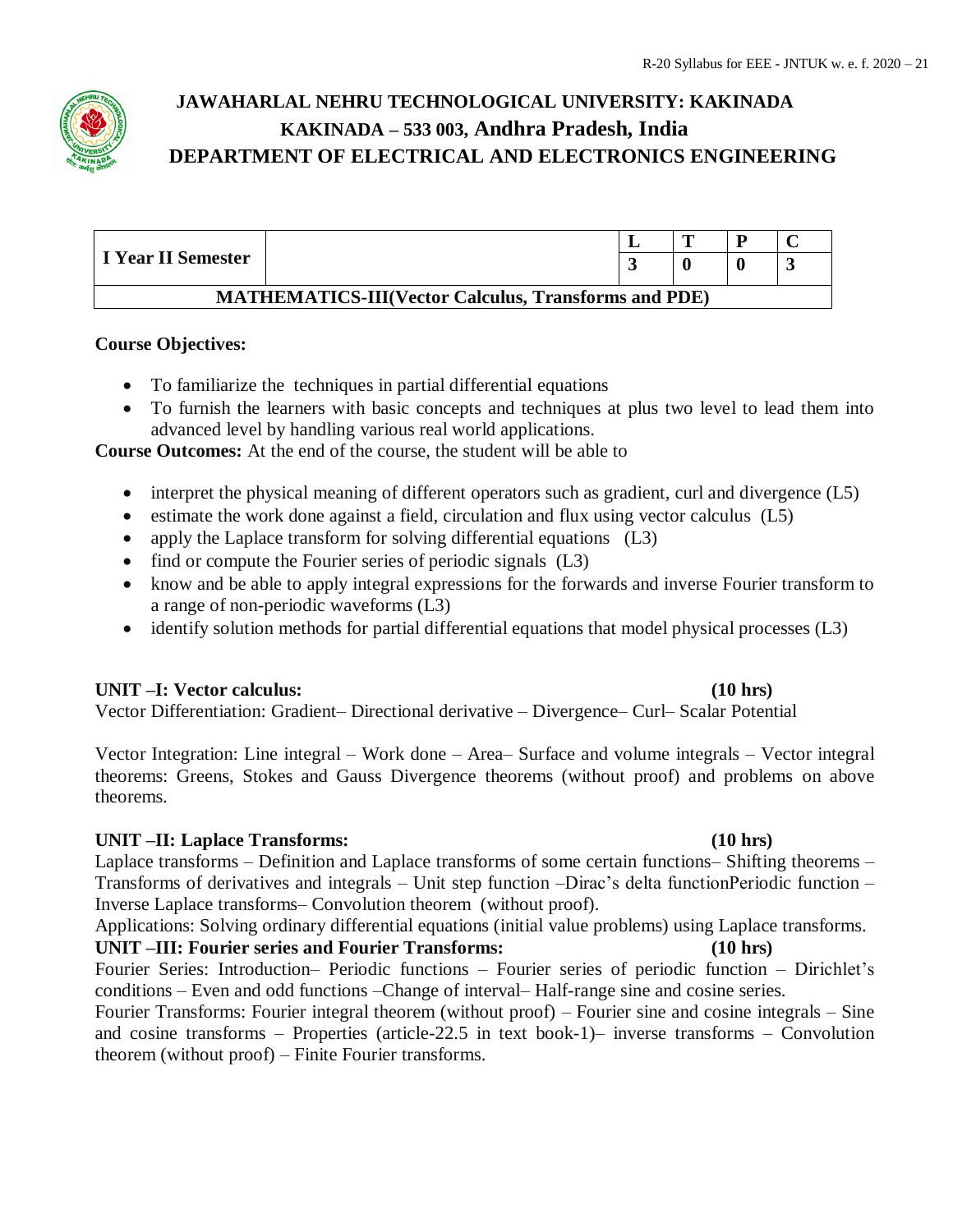### **UNIT –IV: PDE of first order**: **(8 hrs)**

Formation of partial differential equations by elimination of arbitrary constants and arbitrary functions – Solutions of first order linear (Lagrange) equation and nonlinear (standard types) equations.

#### **UNIT – V: Second order PDE and Applications: (10 hrs)**

Second order PDE: Solutions of linear partial differential equations with constant coefficients –Nonhomogeneous term of the type  $e^{ax+by}$ ,  $\sin(ax+by)$ ,  $\cos(ax+by)$ ,  $x^m y^n$ .

Applications of PDE: Method of separation of Variables– Solution of One dimensional Wave, Heat and two-dimensional Laplace equation.

## **Text Books:**

- 1. B. S. Grewal, Higher Engineering Mathematics,  $44<sup>th</sup>$  Edition, Khanna Publishers, 2018.
- 2. B. V. Ramana,Higher Engineering Mathematics, 2007 Edition, Tata McGraw Hill Education. **Reference Books:**
	- 1. Erwin Kreyszig, Advanced Engineering Mathematics, 10<sup>th</sup> Edition, Wiley-India. 2015.
	- 2. Dean. G. Duffy, Advanced Engineering Mathematics with MATLAB, 3<sup>rd</sup> Edition, CRC Press, 2010.
	- 3. Peter O' Neil, Advanced Engineering Mathematics,  $7<sup>th</sup>$  edition, Cengage, 2011..
	- 4. Srimantha Pal, S C Bhunia, Engineering Mathematics, Oxford University Press, 2015.

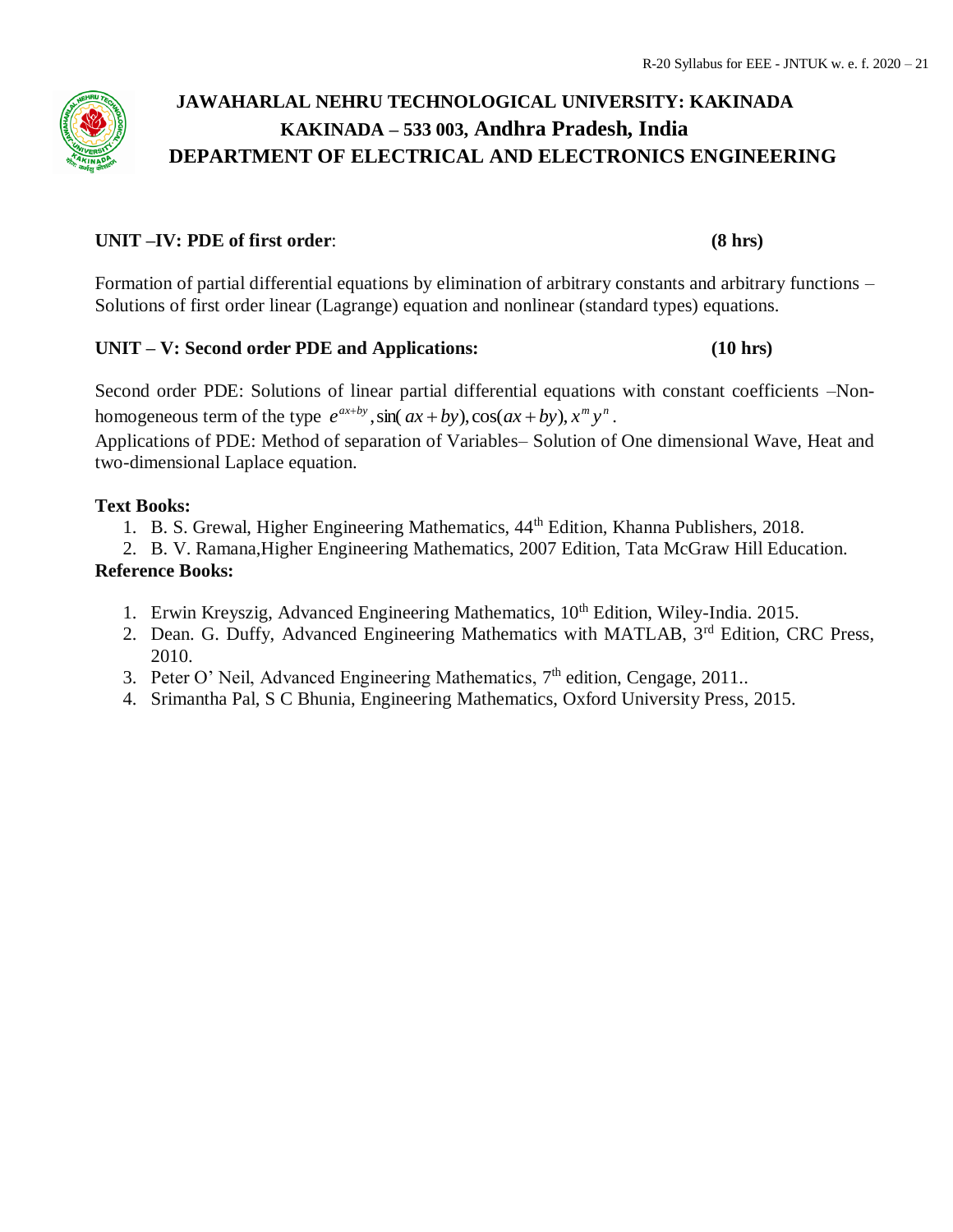| I Year II Semester |                        | ≖ | m | n |           |  |  |  |
|--------------------|------------------------|---|---|---|-----------|--|--|--|
|                    |                        |   |   |   | $\bullet$ |  |  |  |
|                    | <b>APPLIED PHYSICS</b> |   |   |   |           |  |  |  |

#### **(For All Circuital Branches like ECE, EEE, CSE etc)**

## **Unit-I: Wave Optics 12hrs**

**Interference:** Principle of superposition –Interference of light - Interference in thin films (Reflection Geometry) & applications - Colors in thin films- Newton's Rings- Determination of wavelength and refractive index.

**Diffraction:** Introduction - Fresnel and Fraunhofer diffraction - Fraunhofer diffraction due to single slit, double slit - N-slits (Qualitative) – Diffraction Grating - Dispersive power and resolving power of Grating(Qualitative).

**Polarization:** Introduction-Types of polarization - Polarization by reflection, refraction and Double refraction - Nicol's Prism -Half wave and Quarter wave plates.

#### **Unit Outcomes:**

#### **The students will be able to**

- **Explain** the need of coherent sources and the conditions for sustained interference  $(L2)$
- **Identify** engineering applications of interference (L3)
- **Analyze** the differences between interference and diffraction with applications (L4)
- **Illustrate** the concept of polarization of light and its applications (L2)
- **Classify** ordinary polarized light and extraordinary polarized light (L2)

#### **Unit-II: Lasers and Fiber optics 8hrs**

**Lasers:** Introduction – Characteristics of laser – Spontaneous and Stimulated emissions of radiation – Einstein's coefficients – Population inversion – Lasing action - Pumping mechanisms – Ruby laser – He-Ne laser - Applications of lasers.

**Fiber optics:** Introduction –Principle of optical fiber- Acceptance Angle - Numerical Aperture - Classification of optical fibers based on refractive index profile and modes – Propagation of electromagnetic wave through optical fibers - Applications.

#### **Unit Outcomes:**

#### **The students will be able to**

- **Understand** the basic concepts of LASER light Sources (L2)
- $\triangleright$  **Apply** the concepts to learn the types of lasers (L3)
- **Identifies** the Engineering applications of lasers (L2)
- **Explain** the working principle of optical fibers  $(L2)$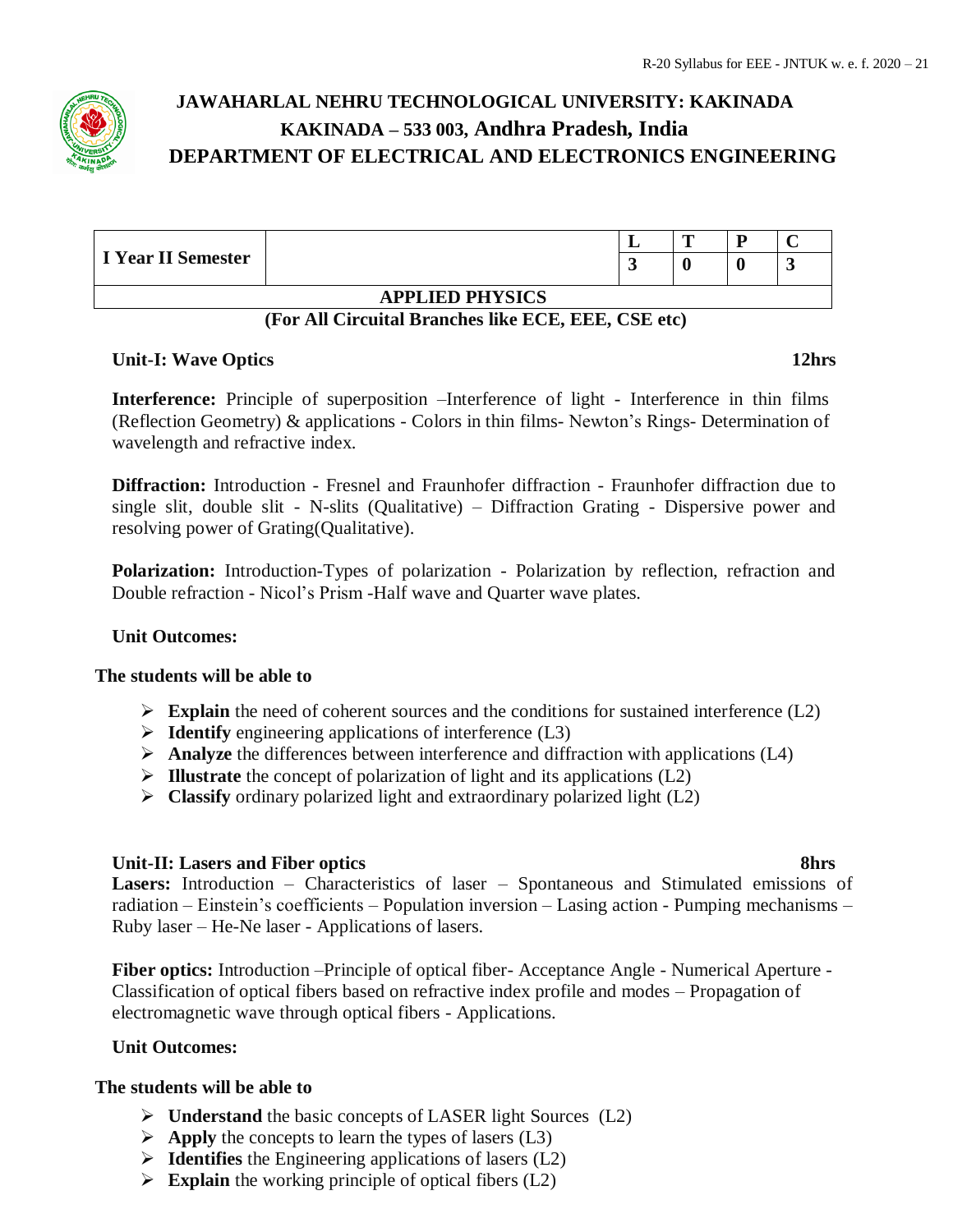- **Classify** optical fibers based on refractive index profile and mode of propagation (L2)
- **Identify** the applications of optical fibers in various fields (L2)

**Unit III: Quantum Mechanics, Free Electron Theory and Band theory 10hrs Quantum Mechanics:** Dual nature of matter – Heisenberg's Uncertainty Principle – Significance and properties of wave function – Schrodinger's time independent and dependent wave equations– Particle in a one-dimensional infinite potential well.

Free Electron Theory: Classical free electron theory (Qualitative with discussion of merits and demerits) – Quantum free electron theory– Equation for electrical conductivity based on quantum free electron theory- Fermi**-**Dirac distribution- Density of states (3D) - Fermi energy.

**Band theory of Solids**: Bloch's Theorem (Qualitative) - Kronig - Penney model (Qualitative)- E vs K diagram - V vs K diagram - effective mass of electron – Classification of crystalline solids–concept of hole.

## **Unit Outcomes:**

## **The students will be able to**

- $\triangleright$  **Explain** the concept of dual nature of matter (L2)
- **Understand** the significance of wave function (L2)
- **Interpret** the concepts of classical and quantum free electron theories (L2)
- **Explain** the importance of K-P model
- $\triangleright$  **Classify** the materials based on band theory (L2)
- $\triangleright$  **Apply** the concept of effective mass of electron (L3)

## **Unit-IV: Dielectric and Magnetic Materials 8hrs**

**Dielectric Materials:** Introduction - Dielectric polarization - Dielectric polarizability, Susceptibility and Dielectric constant - Types of polarizations- Electronic (Quantitative), Ionic (Quantitative) and Orientation polarizations (Qualitative) - Lorentz internal field- Clausius-Mossotti equation- Piezoelectricity.

**Magnetic Materials:** Introduction - Magnetic dipole moment - Magnetization-Magnetic susceptibility and permeability - Origin of permanent magnetic moment - Classification of magnetic materials: Dia, para, Ferro, antiferro & Ferri magnetic materials - Domain concept for Ferromagnetism & Domain walls (Qualitative) - Hysteresis - soft and hard magnetic materials-Eddy currents- Engineering applications.

## **Unit Outcomes:**

## **The students will be able to**

- **Explain** the concept of dielectric constant and polarization in dielectric materials (L2)
- **Summarize** various types of polarization of dielectrics (L2)
- **Interpret** Lorentz field and Claussius- Mosotti relation in dielectrics(L2)
- **Classify** the magnetic materials based on susceptibility and their temperature dependence  $(L2)$
- **Explain** the applications of dielectric and magnetic materials (L2)
- $\triangleright$  **Apply** the concept of magnetism to magnetic data storage devices (L3)

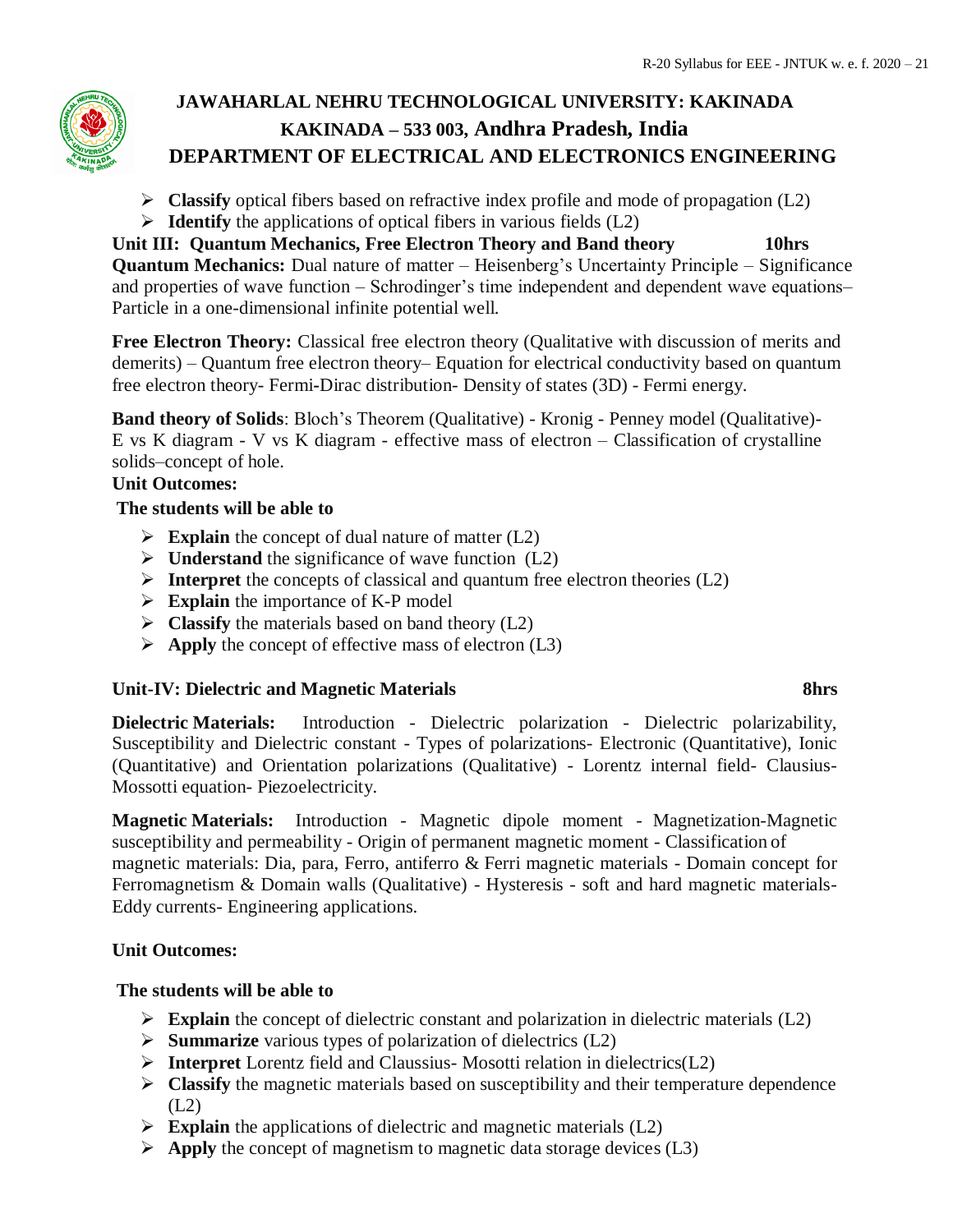

## **Unit – V: Semiconductors and Superconductors 10hrs**

**Semiconductors:** Introduction- Intrinsic semiconductors – Density of charge carriers – Electrical conductivity – Fermi level – extrinsic semiconductors – density of charge carriers – dependence of Fermi energy on carrier concentration and temperature - Drift and diffusion currents – Einstein's

equation- Hall effect – Hall coefficient –Applications of Hall effect.

**Superconductors**: Introduction – Properties of superconductors – Meissner effect – Type I and Type II superconductors – BCS theory (Qualitative) – Josephson effects (AC and DC) – SQUIDs

– High  $T_c$  superconductors – Applications of superconductors.

## **Unit Outcomes:**

## **The students will be able to**

- $\triangleright$  **Classify** the energy bands of semiconductors (L2)
- $\triangleright$  **Interpret** the direct and indirect band gap semiconductors (L2)
- $\triangleright$  **Identify** the type of semiconductor using Hall effect (L2)
- **Identify** applications of semiconductors in electronic devices (L2)
- **Classify** superconductors based on Meissner's effect (L2)
- **Explain** Meissner's effect, BCS theory & Josephson effect in superconductors (L2)

#### **Text books:**

- 1. M. N. Avadhanulu, P.G.Kshirsagar & TVS Arun Murthy" A Text book of Engineering Physics" - S.Chand Publications,  $11<sup>th</sup>$  Edition 2019.
- 2. Engineering Physics" by D.K.Bhattacharya and Poonam Tandon, 1<sup>st</sup> edition, Oxford press, 2015.
- 3. Applied Physics by P.K.Palanisamy 3<sup>rd</sup> edition, SciTech publications, 2013.

## **Reference Books:**

- 1. Fundamentals of Physics Halliday, Resnick and Walker,  $10<sup>th</sup>$  edition, John Wiley &Sons, 2013.
- 2. Engineering Physics by M.R.Srinivasan, New Age international publishers, 2009.
- 3. Shatendra Sharma, Jyotsna Sharma, "Engineering Physics", 1<sup>st</sup> edition, Pearson Education, 2018.
- 4. Engineering Physics Sanjay D. Jain, D. Sahasrabudhe and Girish, 1<sup>st</sup> edition, UniversityPress, 2010.
- 5. Semiconductor physics and devices- Basic principle  $-$  Donald A, Neamen,  $3<sup>rd</sup>$  edition, Mc Graw Hill, 2003.
- 6. B.K. Pandey and S. Chaturvedi, Engineering Physics, 1 st edition, Cengage Learning, 2013.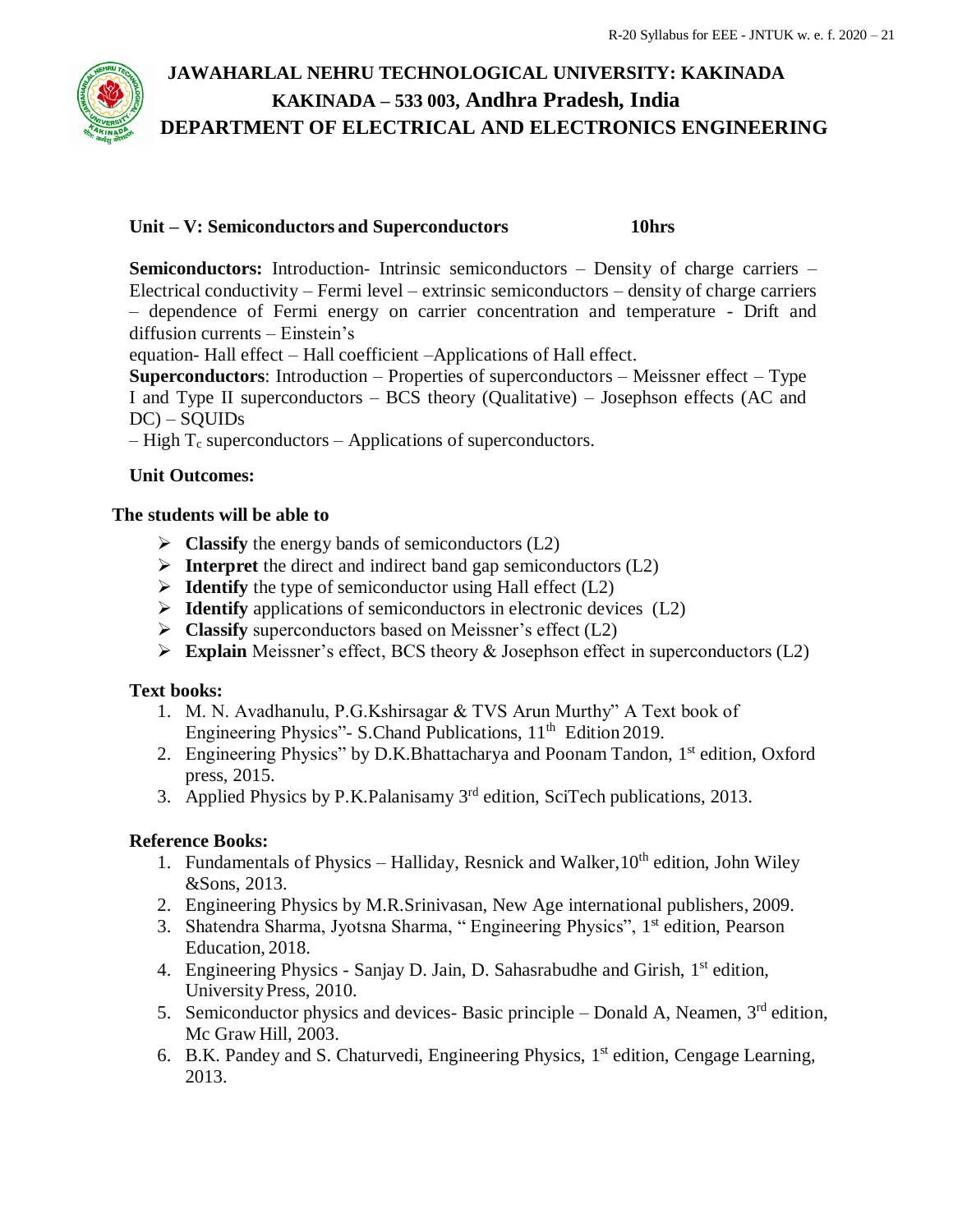

| I Year II Semester               |  |                          | m | D |  |  |
|----------------------------------|--|--------------------------|---|---|--|--|
|                                  |  | $\overline{\phantom{a}}$ |   |   |  |  |
| <b>DATA STRUCTURES THROUGH C</b> |  |                          |   |   |  |  |

## **Preamble**:

This course is core subject developed to help the student understand the data structure principles used in power systems, machines and control systems. This subject covers linear data structures, linked lists, trees, graphs, searching and sorting.

## **Course Objectives:**

- •Operations on linear data structures and their applications.
- •The various operations on linked lists.
- •The basic concepts of Trees, Traversal methods and operations.
- •Concepts of implementing graphs and its relevant algorithms.
- •Sorting and searching algorithms.

## **Unit-1: Linear Data Structures: Arrays, Stacks and Queues**

Data Structures -Operations-Abstract Data Types-Complexity of Algorithms-Time and Space-Arrays-Representation of Arrays-Linear Arrays-Insertion–Deletion and Traversal of a Linear Array-Array as an Abstract Data Type-Multi-Dimensional arrays-Strings-String Operations-Storing Strings-String as an Abstract Data Type

Stack -Array Representation of Stack-Stack Abstract Data Type-Applications of Stacks: Prefix-Infix and Postfix Arithmetic Expressions-Conversion-Evaluation of Postfix Expressions-Recursion-Towers of Hanoi-Queues-Definition-Array Representation of Queue-The Queue Abstract Data Type-Circular Queues-Dequeues-Priority Queues.

#### **Unit-II: Linked Lists**

Pointers-Pointer Arrays-Linked Lists-Node Representation-Single Linked List-Traversing and Searching a Single Linked List-Insertion into and Deletion from a Single Linked List-Header Linked Lists-Circularly Linked Lists-Doubly Linked Lists-Linked Stacks and Queues-Polynomials-Polynomial Representation-Sparse Matrices.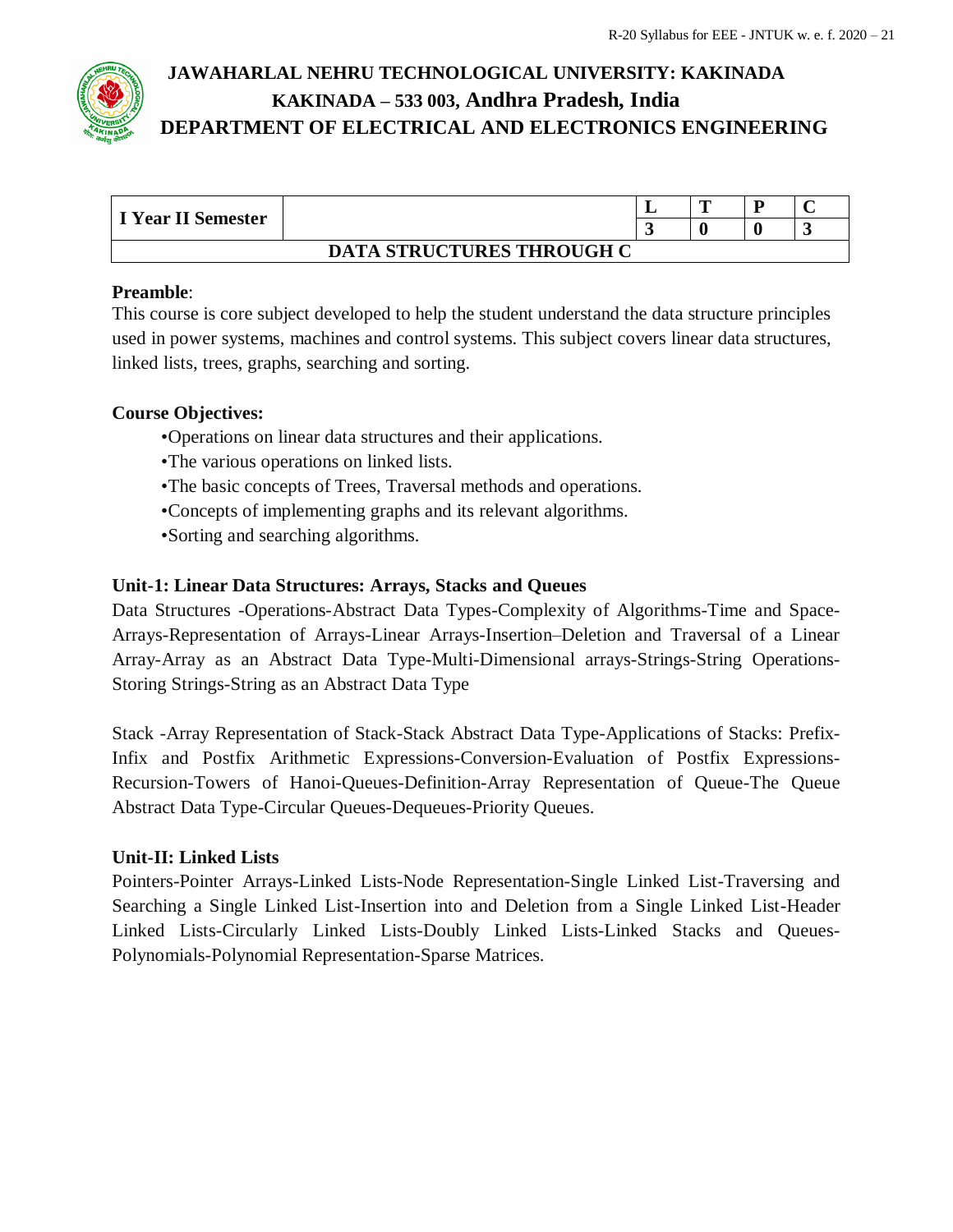## **Unit-III: Trees**

Terminology-Representation of Trees-Binary Trees-Properties of Binary Trees-Binary Tree Representations-Binary Tree Traversal-Preorder-Inorder and Postorder Traversal-Threads-Thread Binary Trees-Balanced Binary Trees-Heaps-Max Heap-Insertion into and Deletion from a Max Heap-Binary Search Trees-Searching-Insertion and Deletion from a Binary Search Tree-Height of Binary Search Tree, m-way Search Trees, B-Trees.

## **Unit-IV: Graphs**

Graph Theory Terminology-Graph Representation-Graph Operations-Depth First Search-Breadth First Search-Connected Components-Spanning Trees-Biconnected Components-Minimum Cost Spanning Trees-Kruskal's Algorithm-Prism's Algorithm-Shortest Paths-Transitive Closure-All-Pairs Shortest Path-Warshall's Algorithm.

## **Unit-V: Searching and Sorting**

Searching -Linear Search-Binary Search-Fibonacci Search-Hashing-Sorting-Definition-Bubble Sort-Insertion sort-Selection Sort-Quick Sort-Merging-Merge Sort-Iterative and Recursive Merge Sort-Shell Sort-Radix Sort-Heap Sort.

## **Course Outcomes:**

After the completion of the course the student should be able to:

- data structures concepts with arrays, stacks, queues.
- linked lists for stacks, queues and for other applications.
- traversal methods in the Trees.
- various algorithms available for the graphs.
- sorting and searching in the data ret retrival applications.

## **Text Books:**

- 1. Fundamentals of Data Structures in C, 2nd Edition, E.Horowitz, S.Sahni and Susan Anderson Freed, Universities Press Pvt. Ltd.
- 2. Data Structures with C, Seymour Lipschutz, Schaum's Outlines, Tata McGraw Hill.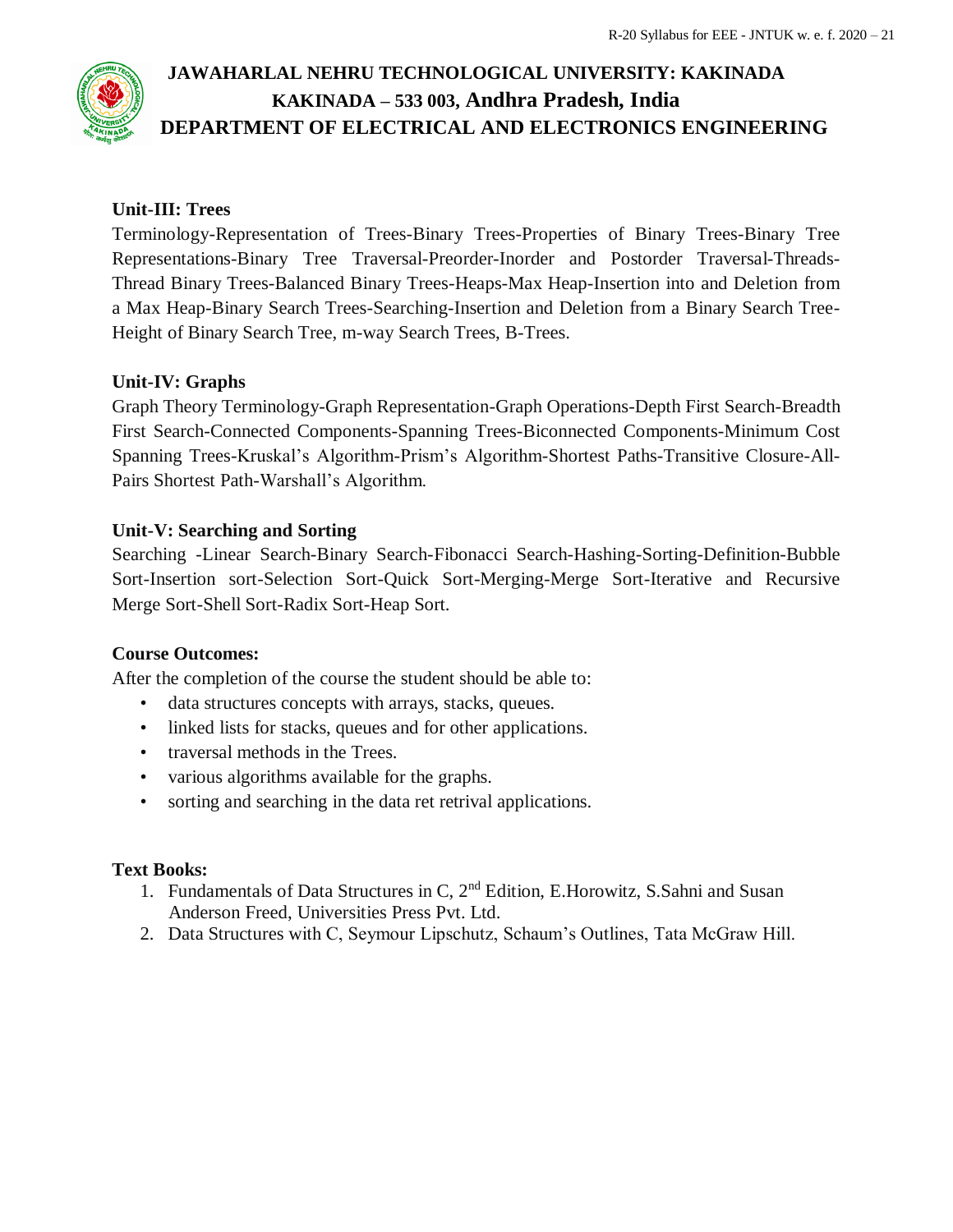| <b>I Year II Semester</b>      |  |                          | m | ח |  |  |
|--------------------------------|--|--------------------------|---|---|--|--|
|                                |  | $\overline{\phantom{a}}$ |   |   |  |  |
| ELECTRICAL CIRCUIT ANALYSIS -I |  |                          |   |   |  |  |

## **Preamble**:

This course introduces the basic concepts of circuit analysis which is the foundation for all subjects of the Electrical Engineering discipline. The emphasis of this course is laid on the basic analysis of circuits which includes single phase circuits, magnetic circuits, network theorems, transient analysis and network topology.

## **Course Objectives:**

- To study the concepts of passive elements, types of sources and various network reduction techniques.
- To understand the applications of network topology to electrical circuits.
- To study the concept of magnetic coupled circuit.
- To understand the behavior of RLC networks for sinusoidal excitations.
- To study the performance of R-L, R-C and R-L-C circuits with variation of one of the parameters and to understand the concept of resonance.
- To understand the applications of network theorems for analysis of electrical networks.

## **UNIT-I**

#### **Introduction to Electrical Circuits**

Basic Concepts of passive elements of R, L, C and their V-I relations, Sources (dependent and independent), Kirchhoff's laws, Network reduction techniques (series, parallel, series - parallel, star-to-delta and delta-to-star transformation), source transformation technique, nodal analysis and mesh analysis to DC networks with dependent and independent voltage and current sources., node and mesh analysis.

#### **UNIT-II**

#### **Magnetic Circuits**

Basic definition of MMF, flux and reluctance, analogy between electrical and magnetic circuits, Faraday's laws of electromagnetic induction – concept of self and mutual inductance, Dot convention – coefficient of coupling and composite magnetic circuit, analysis of series and parallel magnetic circuits.

#### **UNIT-III**

#### **Single Phase A.C Systems**

Periodic waveforms (determination of rms, average value and form factor), concept of phasor, phase angle and phase difference – waveforms and phasor diagrams for lagging, leading networks, complex and polar forms of representations. node and mesh analysis.

Steady state analysis of R, L and C circuits, power factor and its significance, real, reactive and apparent power, waveform of instantaneous power and complex power .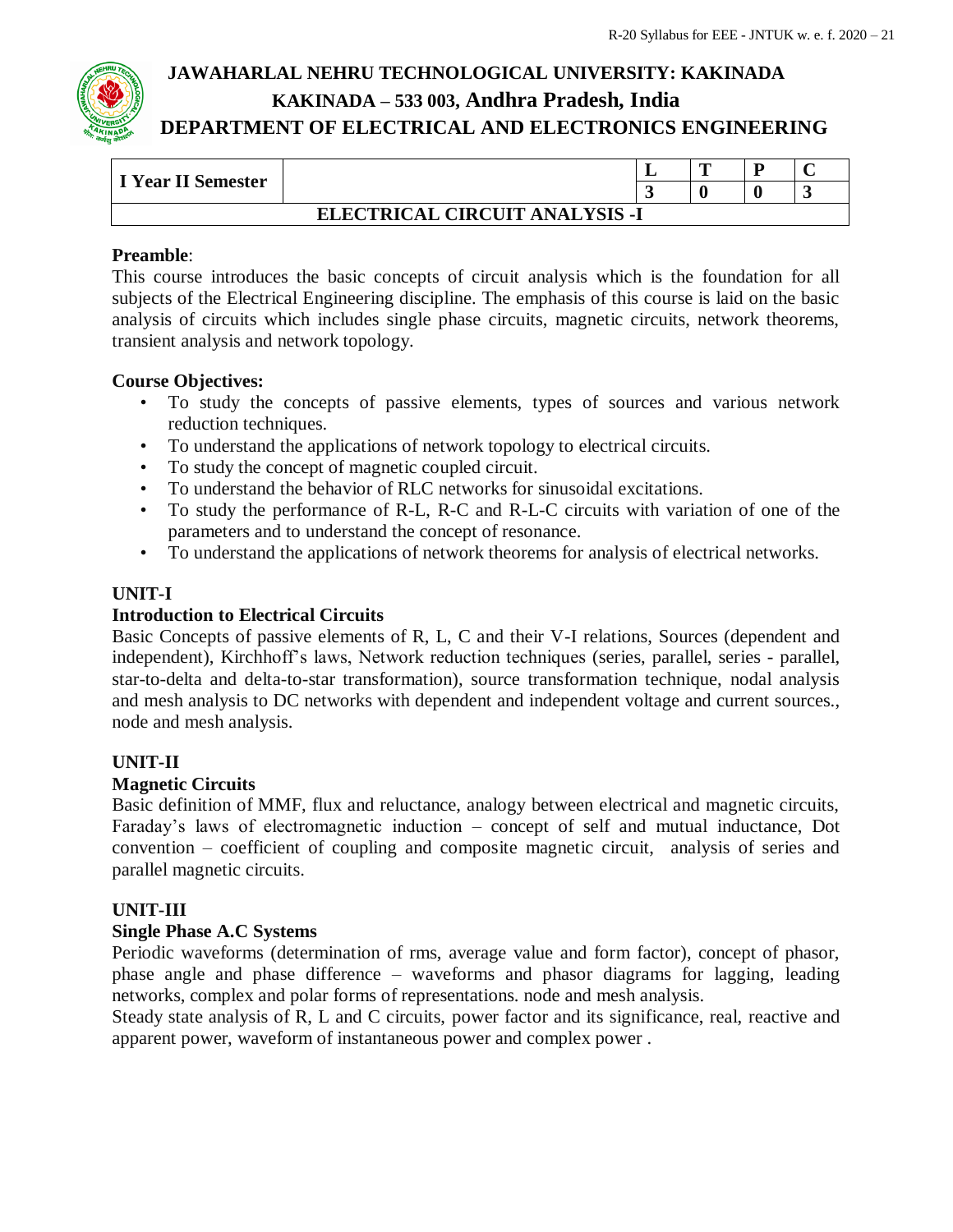## **UNIT-IV**

## **Resonance - Locus Diagrams**

series and parallel resonance, selectively band width and Quality factor, locus diagram- RL, RC, RLC with R, L and C variables.

## **UNIT-V**

## **Network theorems (DC & AC Excitations)**

Superposition theorem, Thevenin's theorem, Norton's theorem, Maximum Power Transfer theorem, Reciprocity theorem, Millman's theorem and compensation theorem.

## **Course Outcomes:**

After the completion of the course the student should be able to:

- Various electrical networks in presence of active and passive elements.
- Electrical networks with network topology concepts.
- Any magnetic circuit with various dot conventions.
- Any R, L, C network with sinusoidal excitation.
- Any R, L, network with variation of any one of the parameters i.e R, L, C and f.
- Electrical networks by using principles of network theorems.

## **Text Books**:

- 1. Engineering Circuit Analysis by William Hayt and Jack E. Kemmerley, 6<sup>th</sup> edition McGraw Hill Company, 2012.
- 2. Network Analysis: Van Valkenburg; Prentice-3<sup>rd</sup> edition, Hall of India Private Ltd, 2015.

## **Reference Books**:

- 1. Fundamentals of Electrical Circuits by Charles K. Alexander and Mathew N.O.Sadiku, 5<sup>th</sup> edition, McGraw Hill Education (India), 2013.
- 2. Linear Circuit Analysis by De Carlo, Lin, 2<sup>nd</sup> edition, Oxford publications, 2001.
- 3. Electric Circuits (Schaum's outlines) by Mahmood Nahvi & Joseph Edminister, Adapted by KumaRao,  $5<sup>th</sup> Edition - McGraw Hill, 2017$ .
- 4. Electric Circuits by David A. Bell,  $7<sup>th</sup>$  edition, Oxford publications, 2009.
- 5. Introductory Circuit Analysis by Robert L Boylestad, 13<sup>th</sup> edition, Pearson, 2015
- 6. Circuit Theory (Analysis and Synthesis) by A. Chakrabarthi,  $7<sup>th</sup>$  edition, DhanpatRai&Co., 2018.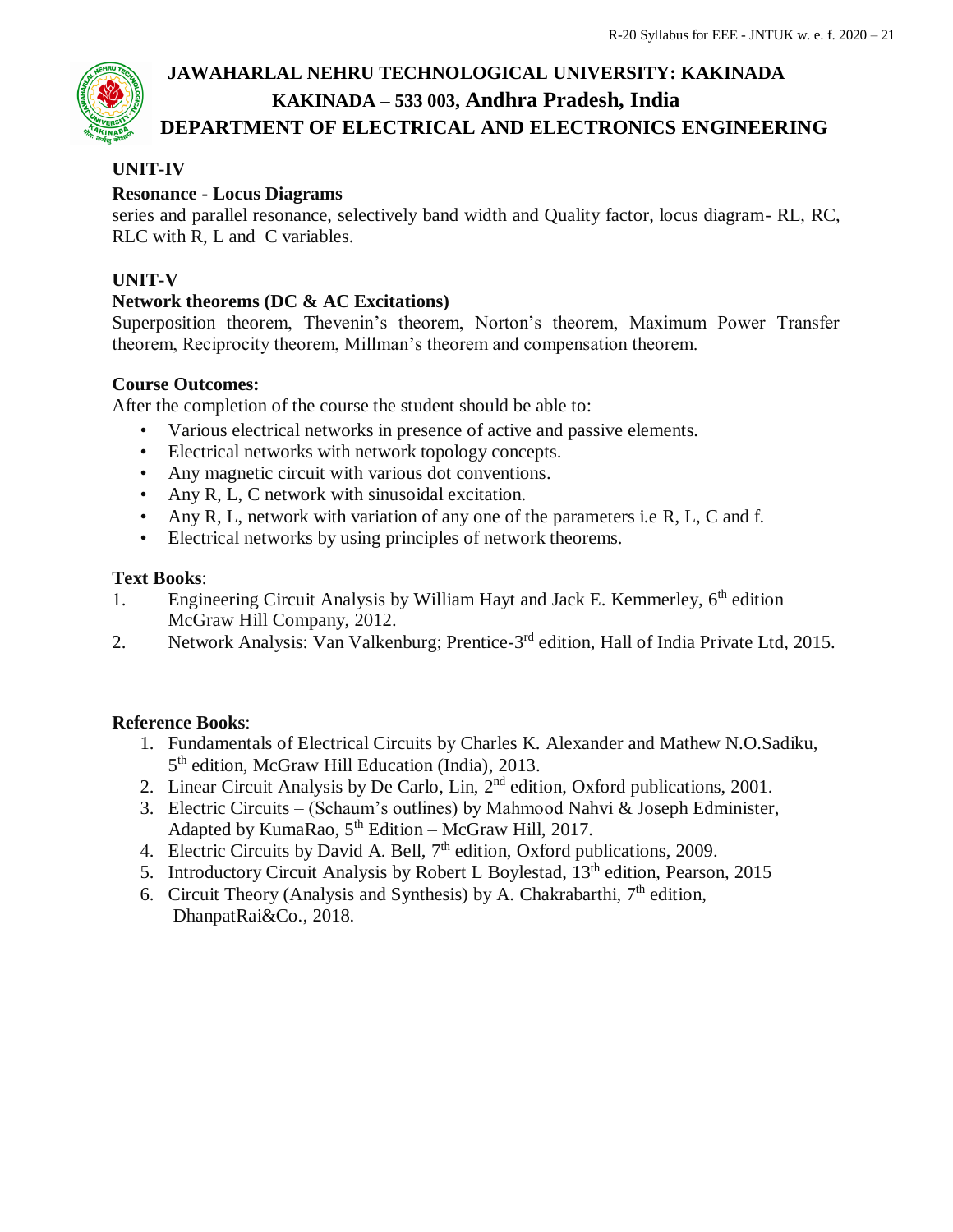

| I Year II Semester                            |  |  | m |  |  |  |
|-----------------------------------------------|--|--|---|--|--|--|
|                                               |  |  |   |  |  |  |
| <b>BASIC CIVIL AND MECHANICAL ENGINEERING</b> |  |  |   |  |  |  |

**Preamble**: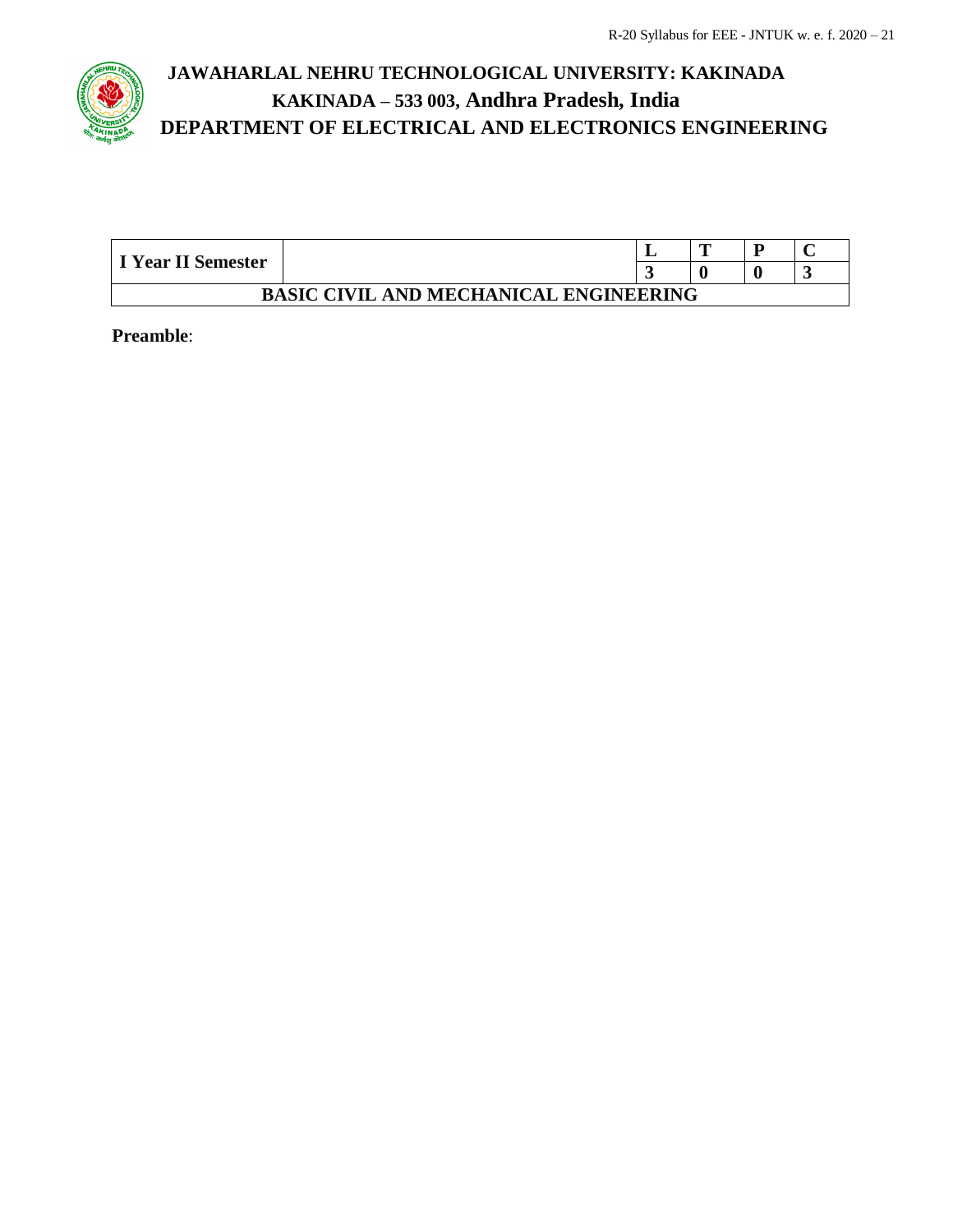| I Year II Semester        |  | ≖ | œ |        |     |
|---------------------------|--|---|---|--------|-----|
|                           |  |   |   | $\sim$ | ⊥•◡ |
| <b>APPLIED PHYSIC LAB</b> |  |   |   |        |     |

## **(For All Circuital Branches like CSE, ECE, EEE etc.)**

(Any 10 of the following listed experiments)

## **List of Applied Physics Experiments**

- 1. Determination of thickness of thin object by wedge method.
- 2. Determination of radius of curvature of a given plano convex lens by Newton's rings.
- 3. Determination of wavelengths of different spectral lines in mercury spectrumusing diffraction grating in normal incidence configuration.
- 4. Determination of dispersive power of the prism.
- 5. Determination of dielectric constant using charging and discharging method.
- 6. Study the variation of B versus H by magnetizing the magnetic material (B-H curve).
- 7. Determination of numerical aperture and acceptance angle of an optical fiber.
- 8. Determination of wavelength of Laser light using diffraction grating.
- 9. Estimation of Planck's constant using photoelectric effect.
- 10. Determination of the resistivity of semiconductor by four probe method.
- 11. To determine the energy gap of a semiconductor using p**-**n junction diode.
- 12. Magnetic field along the axis of a current carrying circular coil by Stewart & Gee's Method
- 13. Determination of Hall voltage and Hall coefficient of a given semiconductor using Hall Effect.
- 14. Measurement of resistance of a semiconductor with varying temperature.
- 15. Resistivity of a Superconductor using four probe method & Meissner effect.

#### **References**:

1. S. Balasubramanian, M.N. Srinivasan "A Text Book of Practical Physics"- S Chand Publishers, 2017.

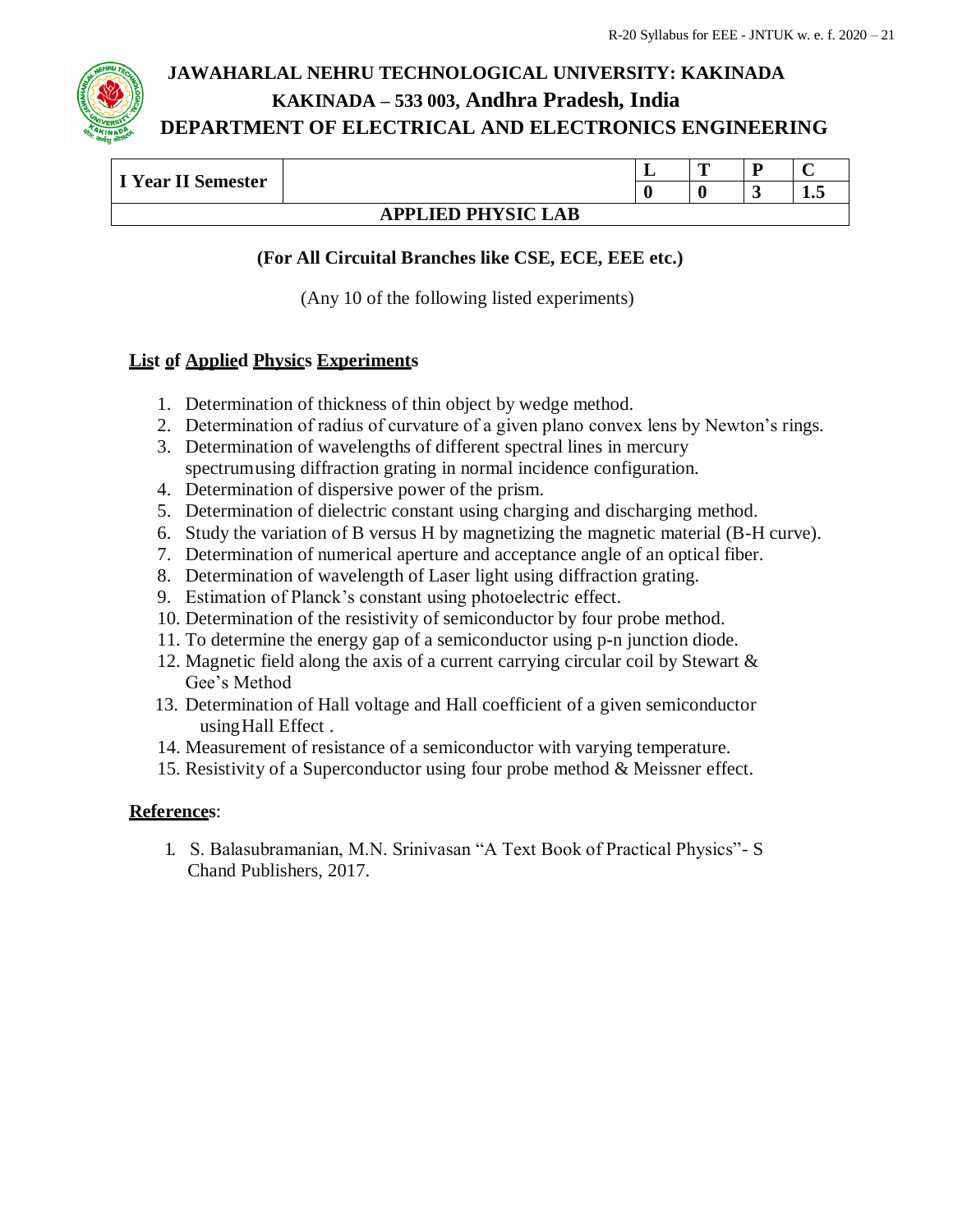

| I Year II Semester                                |  |  | m |     |  |
|---------------------------------------------------|--|--|---|-----|--|
|                                                   |  |  |   | 1.J |  |
| <b>BASIC CIVIL AND MECHANICAL ENGINEERING LAB</b> |  |  |   |     |  |

**Preamble**: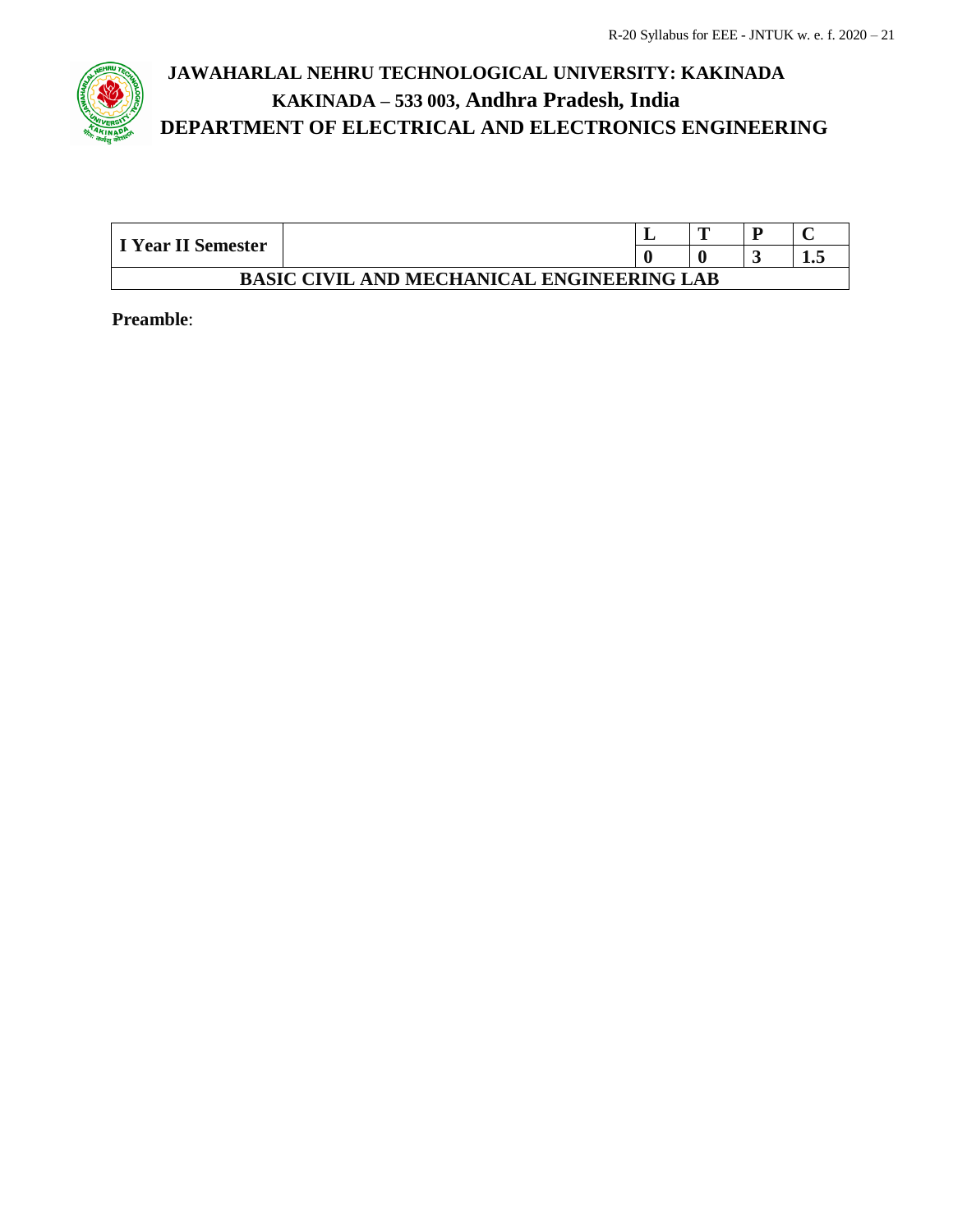

| I Year II Semester                   |  | -- | m |  |     |  |
|--------------------------------------|--|----|---|--|-----|--|
|                                      |  |    |   |  | ⊥.J |  |
| <b>DATA STRUCTURES THROUGH C LAB</b> |  |    |   |  |     |  |

## **Any 10 of the following experiments are to be conducted**

## **Course Objectives:**

- To develop skills to design and analyze simple linear and non linear data structures.
- To strengthen the ability to the students to identify and apply the suitable data structure for the given real world problem.
- To gain knowledge in practical applications of data structures.

## **List of Experiments:**

- 1. Implement operations on Strings.
- 2. Implement basic operations on Stacks.
- 3. Implement basic operations on Queue.
- 4. Implement basic operations on Circular Queue.
- 5. Implement multi stack in a single array.
- 6. Implement List data structure using i) array ii) singly linked list.
- 7. Implement basic operations on doubly linked list.
- 8. Implement basic operations (insertion, deletion, search, find min and find max) on Binary Search trees.
- 9. Implementation of Heaps.
- 10. Implementation of Breadth First Search Techniques.
- 11. Implementation of Depth First Search Techniques.
- 12. Implementation of Prim's algorithm.
- 13. Implementation of Kruskal's Algorithm.
- 14. Implementation of Linear search.
- 15. Implementation of Fibanocci search.
- 16. Implementation of Merge sort.
- 17. Implementation of Quick sort**.**

## **Course Outcomes:**

After the completion of the course the student should be able to:

- Be able to design and analyze the time and space efficiency of the data structure.
- Be capable to identity the appropriate data structure for given problem.
- Have practical knowledge on the applications of data structures.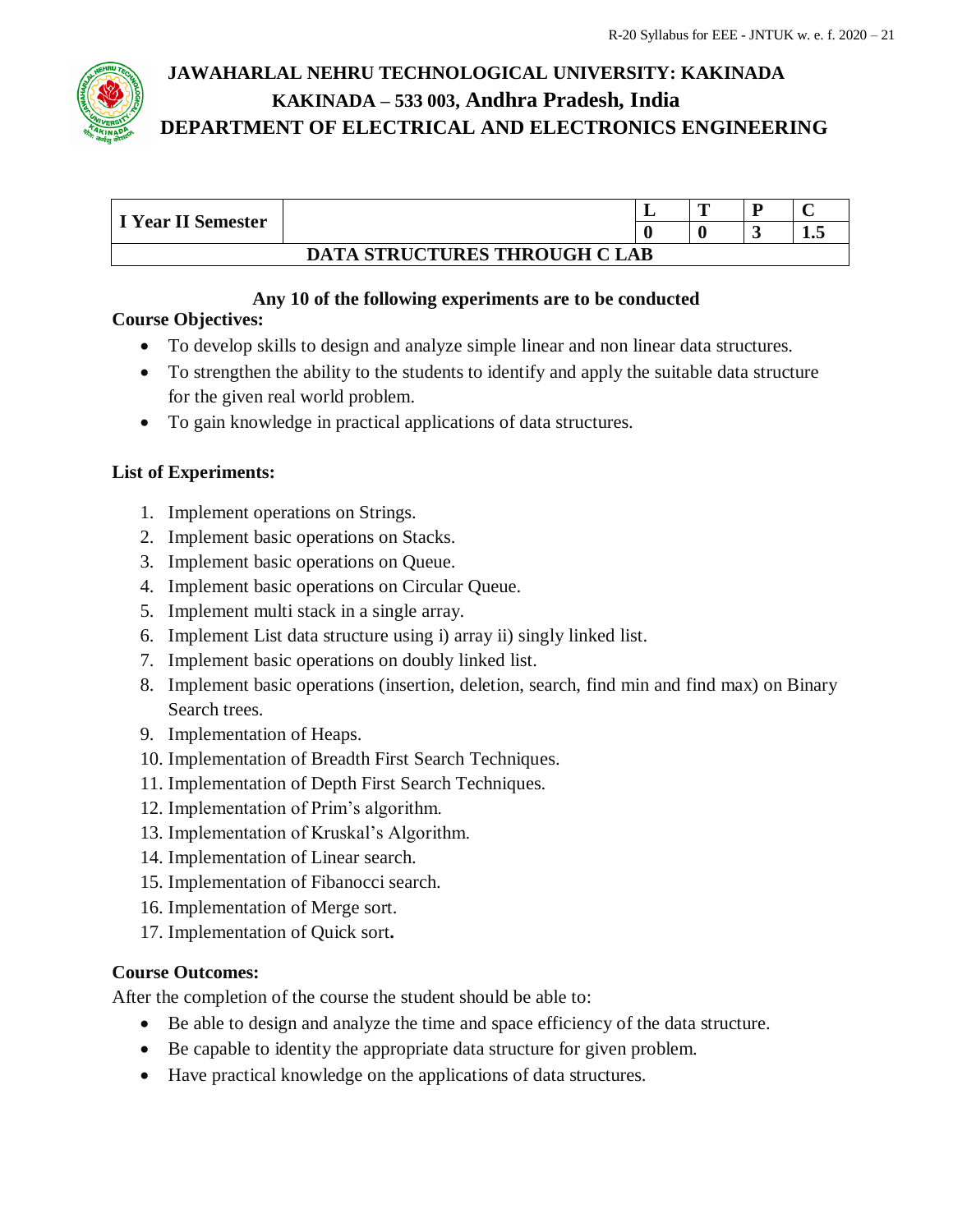

| I Year II Semester           |  |  | m | ┳ |  |
|------------------------------|--|--|---|---|--|
|                              |  |  |   |   |  |
| <b>CONSTITUTION OF INDIA</b> |  |  |   |   |  |

## **Preamble**:

## **Course Objectives:**

- $\triangleright$  To Enable the student to understand the importance of constitution
- $\triangleright$  To understand the structure of executive, legislature and judiciary
- $\triangleright$  To understand philosophy of fundamental rights and duties
- ⮚ To understand the autonomous nature of constitutional bodies like Supreme Court and high court controller and auditor general of India and election commission of India.
- $\triangleright$  To understand the central and state relation financial and administrative.

## **UNIT-I**

Introduction to Indian Constitution: Constitution meaning of the term, Indian Constitution - Sources and constitutional history, Features - Citizenship, Preamble, Fundamental Rights and Duties, Directive Principles of State Policy.

#### **Learning outcomes:**

After completion of this unit student will

- Understand the concept of Indian constitution
- Apply the knowledge on directive principle of state policy
- Analyze the History, features of Indian constitution
- Evaluate Preamble Fundamental Rights and Duties

#### **UNIT-II**

Union Government and its Administration Structure of the Indian Union: Federalism, Centre-State relationship, President: Role, power and position, PM and Council of ministers, Cabinet and Central Secretariat, Lok Sabha, Rajya Sabha, The Supreme Court and High Court: Powers and Functions;

**Learning outcomes:-**After completion of this unit student will

- Understand the structure of Indian government
- Differentiate between the state and central government
- Explain the role of President and Prime Minister
- Know the Structure of supreme court and High court

#### **UNIT-III**

State Government and its Administration Governor - Role and Position - CM and Council of ministers, State Secretariat: Organization, Structure and Functions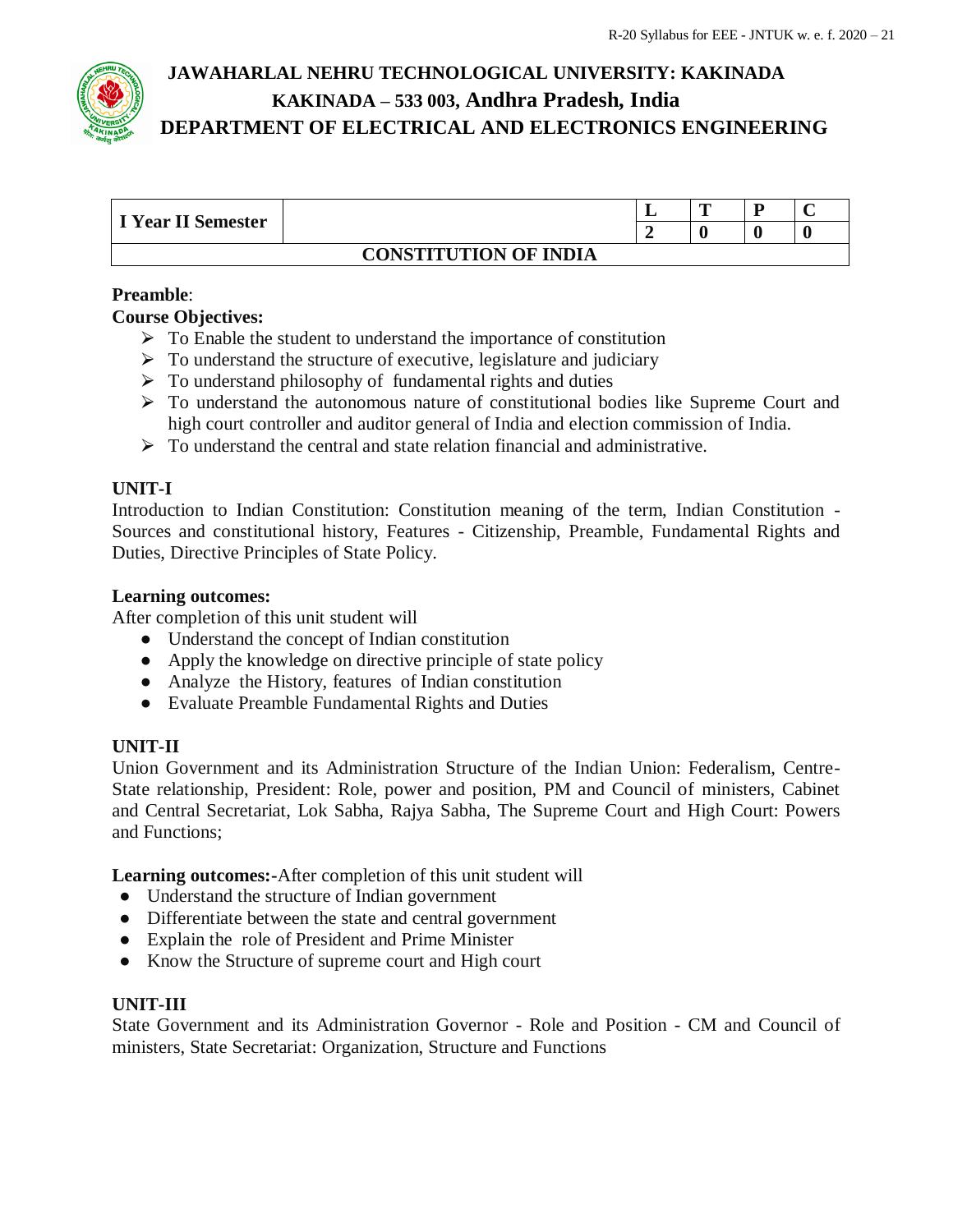**Learning outcomes:-**After completion of this unit student will

- Understand the structure of state government
- Analyze the role Governor and Chief Minister
- Explain the role of state Secretariat
- Differentiate between structure and functions of state secretariat

## **UNIT-IV**

A.Local Administration - District's Administration Head - Role and Importance, Municipalities - Mayor and role of Elected Representative - CEO of Municipal Corporation PachayatiRaj: Functions PRI: ZilaPanchayat, Elected officials and their roles, CEO ZilaPanchayat: Block level Organizational Hierarchy - (Different departments), Village level - Role of Elected and Appointed officials - Importance of grass root democracy

**Learning outcomes:-**After completion of this unit student will

- Understand the local Administration
- Compare and contrast district administration role and importance
- Analyze the role of Myer and elected representatives of Municipalities
- Evaluate Zillapanchayat block level organization

## **UNIT-V**

Election Commission: Election Commission- Role of Chief Election Commissioner and Election Commissionerate State Election Commission:, Functions of Commissions for the welfare of SC/ST/OBC and women

**Learning outcomes:-**After completion of this unit student will

- Know the role of Election Commission apply knowledge
- Contrast and compare the role of Chief Election commissioner and Commissiononerate
- Analyze role of state election commission
- Evaluate various commissions of viz SC/ST/OBC and women

#### **References:**

- 1. Durga Das Basu, Introduction to the Constitution of India, 12th edition Prentice Hall of India Pvt. Ltd.. New Delhi 2011.
- 2. Subash Kashyap, Indian Constitution, 2<sup>nd</sup> edition, National Book Trust, 2011.
- 3. J.A. Siwach, Dynamics of Indian Government & Politics, 2<sup>nd</sup> edition, Sterling Pub Private Ltd .,1990.
- 4. D.C. Gupta, Indian Government and Politics,  $8<sup>th</sup>$  edition, Vikas Publishing House Pvt Ltd., 2015.
- 5. H.M.Sreevai, Constitutional Law of India,  $4<sup>th</sup>$  edition in 3 volumes (Universal Law Publication), 2015.
- 6. J.C. Johari, Indian Government and Politics Hans, 13th edition, Shoban Lal & Co.2012.
- 7. J. Raj IndianGovernment and Politics, 1st edition, SAGE Texts Publication, 2008.
- 8. M.V. Pylee, Indian Constitution Durga Das Basu, Human Rights in Constitutional Law, 3rd edition, Lexis Nexis Publications, 2008.